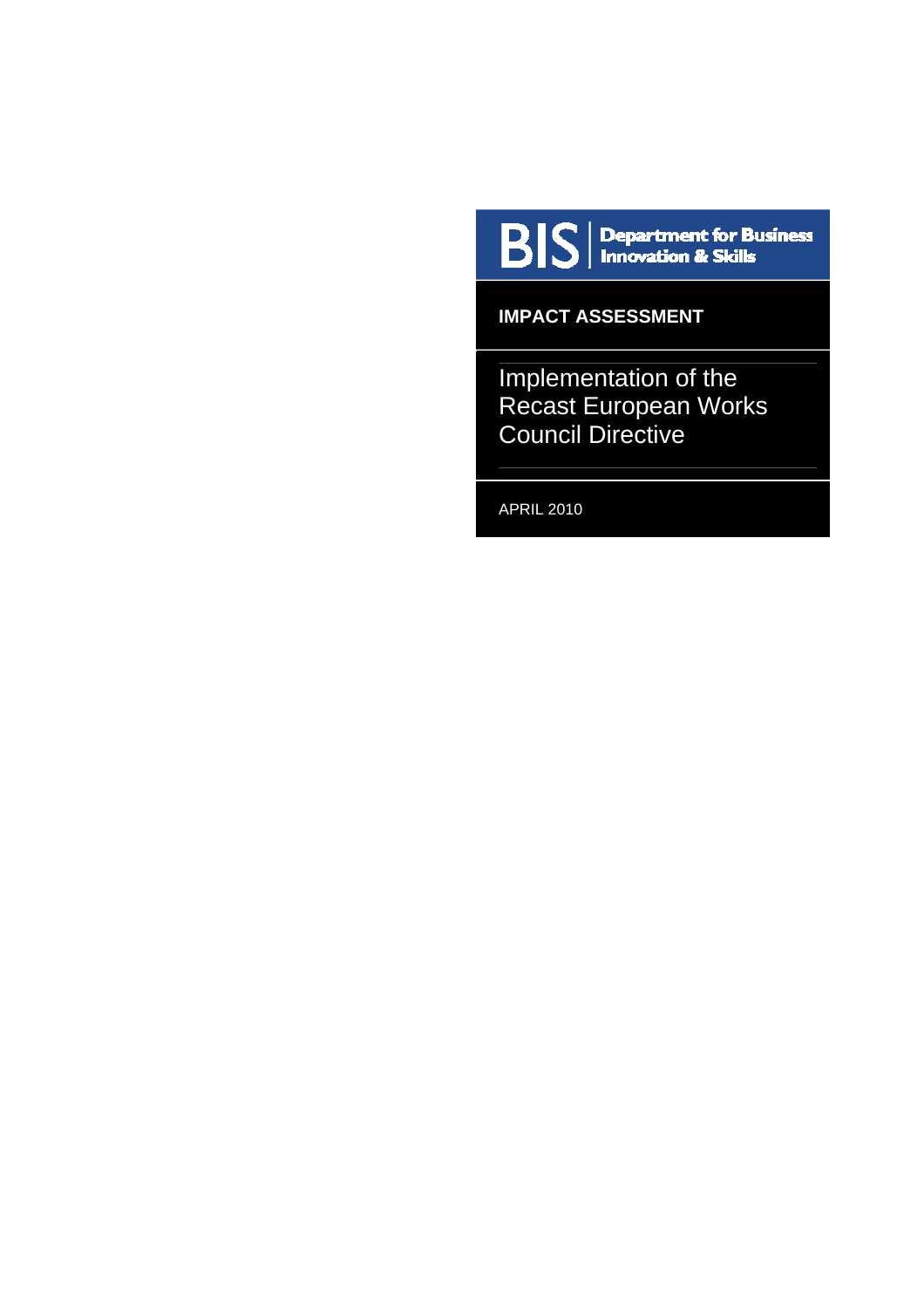| <b>Summary: Intervention &amp; Options</b>                                     |                                                                                                                                                                                                                                  |  |  |  |  |
|--------------------------------------------------------------------------------|----------------------------------------------------------------------------------------------------------------------------------------------------------------------------------------------------------------------------------|--|--|--|--|
| <b>Department /Agency:</b><br><b>BIS</b>                                       | Title: Review of Commission Directive 94/45/EC on European<br>Work Councils for the purpose of informing and consulting<br>employees. Impact assessment to accompany Government<br>response on implementing draft UK regulations |  |  |  |  |
| Stage: Government response on<br>implementation                                | <b>Version: Version 2</b><br>Date: March 2010                                                                                                                                                                                    |  |  |  |  |
| Related Publications: Government consultation document and Government response |                                                                                                                                                                                                                                  |  |  |  |  |

**Available to view or download at: <http://www.bis.gov.uk/Consultations/european-works-council-directive>**

#### **Contact for enquiries:** Asad Ghani/Carl Davies **Telephone:** 0207 215 1627/ 6220

#### What is the problem under consideration? Why is government intervention necessary?

A Commission review of the European Works Council (EWC) Directive identified a number of problems with respect to the practical application of the Directive with regard to the information and consultation of employees; legal certainty, and coherence between EWCs and national level procedures, with a significant market failure noted in the form of information asymmetry between employer and employee. Following Member State negotiation, the Commission has published a recast of the EWC Directive which seeks to address the problems set out above. The Government has conducted a consultation on draft Regulations that will implement this Directive.

What are the policy objectives and the intended effects? The Government's objective is to transpose the recast Directive in order to achieve the Commission's objectives in amending the Directive, which are:

- to improve the effectiveness of information and consultation of employees in existing EWCs;
- to increase the number of EWCs being established;
- to improve legal certainty in the setting up and the operation of EWCs (for example during mergers and acquisitions); and
- to enhance the coherence between EWCs and other national level procedures for informing and consulting employees.

#### What policy options have been considered? Please justify any preferred option.

Government issued a consultation paper in September 2008 on the European Commission's proposals to recast Directive 94/45/EC (the European Works Council directive). A Government response to the consultation was published in December 2008. The UK Government held a further consultation on regulations to transpose the recast Directive in November 2009 and plans to publish the accompanying Government response in March 2010. Policy options consist of (1) do nothing or (2) implement the Directive in UK law. Option 1 is not viable as the UK would face infraction proceedings and is only used as a benchmark in this IA. A more detailed description of option 2 can be found later in this IA.

When will the policy be reviewed to establish the actual costs and benefits and the achievement of the desired effects? Article 15 of the Directive requires a review by the Commission five years after the revised Directive comes into force. The Government will continue to monitor the take up and use of EWCs through the Workplace Employment Relations Survey (WERS), next report expected in 2011. The Central Arbitration Committee (CAC) and the Employment Appeals Tribunal (EAT) are currently responsible for the enforcement of the Transnational Information and Consultation of Employees Regulations 1999.

**Ministerial Sign-off** For consultation stage Impact Assessments:

*I have read the Impact Assessment and I am satisfied that, given the available evidence, it represents a reasonable view of the likely costs, benefits and impact of the leading options.* 

Signed by the responsible Minister:

Lord Young of Norwood Green, Minister for Postal Affairs and Employment Relations Date: 30/03/2010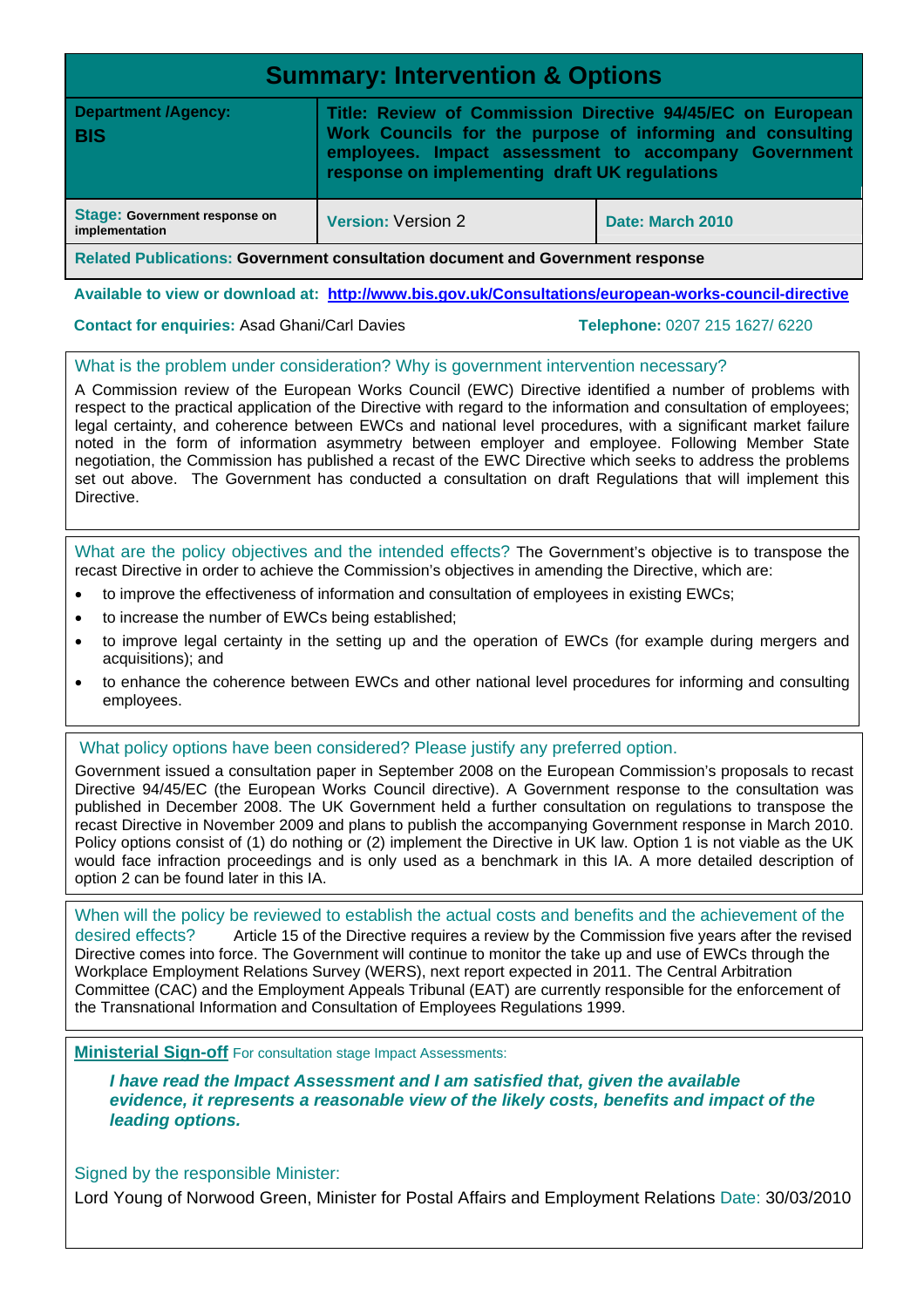| <b>Summary: Analysis &amp; Evidence</b>                                                                                                                                                                                                                                   |                             |                                                |            |                                                                                                                                                                                                                       |                                                                                                                                                |                           |                     |           |
|---------------------------------------------------------------------------------------------------------------------------------------------------------------------------------------------------------------------------------------------------------------------------|-----------------------------|------------------------------------------------|------------|-----------------------------------------------------------------------------------------------------------------------------------------------------------------------------------------------------------------------|------------------------------------------------------------------------------------------------------------------------------------------------|---------------------------|---------------------|-----------|
| <b>Policy Option: 2</b><br>Description: Implement proposed review to the Directive.                                                                                                                                                                                       |                             |                                                |            |                                                                                                                                                                                                                       |                                                                                                                                                |                           |                     |           |
|                                                                                                                                                                                                                                                                           |                             |                                                |            |                                                                                                                                                                                                                       |                                                                                                                                                |                           |                     |           |
|                                                                                                                                                                                                                                                                           |                             | <b>ANNUAL COSTS</b>                            |            | Description and scale of key monetised costs by 'main                                                                                                                                                                 |                                                                                                                                                |                           |                     |           |
|                                                                                                                                                                                                                                                                           | <b>One-off</b> (Transition) |                                                | <b>Yrs</b> |                                                                                                                                                                                                                       | affected groups' Direct costs are increased costs borne by existing<br>EWCs and indirect costs capture the cost of additional take-up. One-off |                           |                     |           |
|                                                                                                                                                                                                                                                                           | £ 2.6m                      |                                                | 3          | costs are estimated at £2.61m over 3 years (as 19 new EWCs are<br>expected to be established) and average annual (running) costs are<br>estimated at between £4.87m and £5.95m depending upon scenario<br>considered. |                                                                                                                                                |                           |                     |           |
| <b>COSTS</b>                                                                                                                                                                                                                                                              | (excluding one-off)         | <b>Average Annual Cost</b>                     |            |                                                                                                                                                                                                                       |                                                                                                                                                |                           |                     |           |
|                                                                                                                                                                                                                                                                           | £ $4.9 - 6.0m$              |                                                | 10         |                                                                                                                                                                                                                       | <b>Total Cost over 10 years (PV)</b>                                                                                                           |                           | £44.0m $-53.3m$     |           |
|                                                                                                                                                                                                                                                                           |                             |                                                |            | Other key non-monetised costs by 'main affected groups' There are a number of negligible costs<br>relating to Admin Burdens detailed within individual articles.                                                      |                                                                                                                                                |                           |                     |           |
|                                                                                                                                                                                                                                                                           |                             | <b>ANNUAL BENEFITS</b>                         |            | Description and scale of key monetised benefits by 'main                                                                                                                                                              |                                                                                                                                                |                           |                     |           |
|                                                                                                                                                                                                                                                                           | <b>One-off</b>              |                                                | <b>Yrs</b> | affected groups'.<br>It was not possible to quantify benefits, given their intangible nature.                                                                                                                         |                                                                                                                                                |                           |                     |           |
|                                                                                                                                                                                                                                                                           | £ n/a                       |                                                | 0          |                                                                                                                                                                                                                       |                                                                                                                                                |                           |                     |           |
| <b>BENEFITS</b>                                                                                                                                                                                                                                                           | (excluding one-off)         | <b>Average Annual Benefit</b>                  |            |                                                                                                                                                                                                                       |                                                                                                                                                |                           |                     |           |
|                                                                                                                                                                                                                                                                           | £ n/a                       |                                                | 10         |                                                                                                                                                                                                                       |                                                                                                                                                | <b>Total Benefit (PV)</b> | $£$ n/a             |           |
|                                                                                                                                                                                                                                                                           |                             |                                                |            | Other key non-monetised benefits by 'main affected groups'                                                                                                                                                            |                                                                                                                                                |                           |                     |           |
| More effective information & consultation of employees, if achieved, has the potential to demonstrate a<br>positive commitment to employees and to enhance understanding of management, employee-management<br>relationship and the impact of restructuring on employees. |                             |                                                |            |                                                                                                                                                                                                                       |                                                                                                                                                |                           |                     |           |
|                                                                                                                                                                                                                                                                           |                             | Key Assumptions/Sensitivities/Risks.           |            |                                                                                                                                                                                                                       |                                                                                                                                                |                           |                     |           |
|                                                                                                                                                                                                                                                                           |                             |                                                |            | Please refer to Sections E and F, which detail assumptions made and risks identified.                                                                                                                                 |                                                                                                                                                |                           |                     |           |
| <b>Price Base</b><br><b>Time Period</b><br><b>Net Benefit Range (NPV)</b><br><b>NET BENEFIT</b> (NPV Best estimate)                                                                                                                                                       |                             |                                                |            |                                                                                                                                                                                                                       |                                                                                                                                                |                           |                     |           |
|                                                                                                                                                                                                                                                                           | <b>Year 2009</b>            | Years 10                                       |            | £ $-44.0m - -53.3m$                                                                                                                                                                                                   |                                                                                                                                                | £ m                       |                     |           |
|                                                                                                                                                                                                                                                                           |                             |                                                |            | What is the geographic coverage of the policy/option?                                                                                                                                                                 |                                                                                                                                                |                           | <b>UK</b>           |           |
|                                                                                                                                                                                                                                                                           |                             | On what date will the policy be implemented?   |            |                                                                                                                                                                                                                       |                                                                                                                                                |                           | 5 June 2011         |           |
|                                                                                                                                                                                                                                                                           |                             | Which organisation(s) will enforce the policy? |            |                                                                                                                                                                                                                       |                                                                                                                                                |                           | CAC/EAT/ET          |           |
|                                                                                                                                                                                                                                                                           |                             |                                                |            | What is the total annual cost of enforcement for these organisations?                                                                                                                                                 |                                                                                                                                                |                           | £                   |           |
|                                                                                                                                                                                                                                                                           |                             |                                                |            | Does enforcement comply with Hampton principles?                                                                                                                                                                      |                                                                                                                                                |                           | Yes                 |           |
|                                                                                                                                                                                                                                                                           |                             |                                                |            | Will implementation go beyond minimum EU requirements?                                                                                                                                                                |                                                                                                                                                |                           | No                  |           |
| What is the value of the proposed offsetting measure per year?<br>£ N/A                                                                                                                                                                                                   |                             |                                                |            |                                                                                                                                                                                                                       |                                                                                                                                                |                           |                     |           |
| What is the value of changes in greenhouse gas emissions?<br>£ N/A                                                                                                                                                                                                        |                             |                                                |            |                                                                                                                                                                                                                       |                                                                                                                                                |                           |                     |           |
| Will the proposal have a significant impact on competition?<br><b>No</b>                                                                                                                                                                                                  |                             |                                                |            |                                                                                                                                                                                                                       |                                                                                                                                                |                           |                     |           |
| <b>Micro</b><br><b>Small</b><br><b>Medium</b><br>Large<br>Annual cost (£-£) per organisation<br>(excluding one-off)                                                                                                                                                       |                             |                                                |            |                                                                                                                                                                                                                       |                                                                                                                                                |                           |                     |           |
|                                                                                                                                                                                                                                                                           |                             | Are any of these organisations exempt?         |            |                                                                                                                                                                                                                       | Yes                                                                                                                                            | Yes                       | Yes                 | <b>No</b> |
| (Increase - Decrease)<br><b>Impact on Admin Burdens Baseline (2005 Prices)</b>                                                                                                                                                                                            |                             |                                                |            |                                                                                                                                                                                                                       |                                                                                                                                                |                           |                     |           |
|                                                                                                                                                                                                                                                                           | Increase of                 | £ negligible                                   |            | Decrease of<br>£ 0                                                                                                                                                                                                    |                                                                                                                                                | <b>Net Impact</b>         | £ negligible        |           |
| Key:                                                                                                                                                                                                                                                                      |                             |                                                |            | <b>Annual costs and benefits: Constant Prices</b>                                                                                                                                                                     |                                                                                                                                                |                           | (Net) Present Value |           |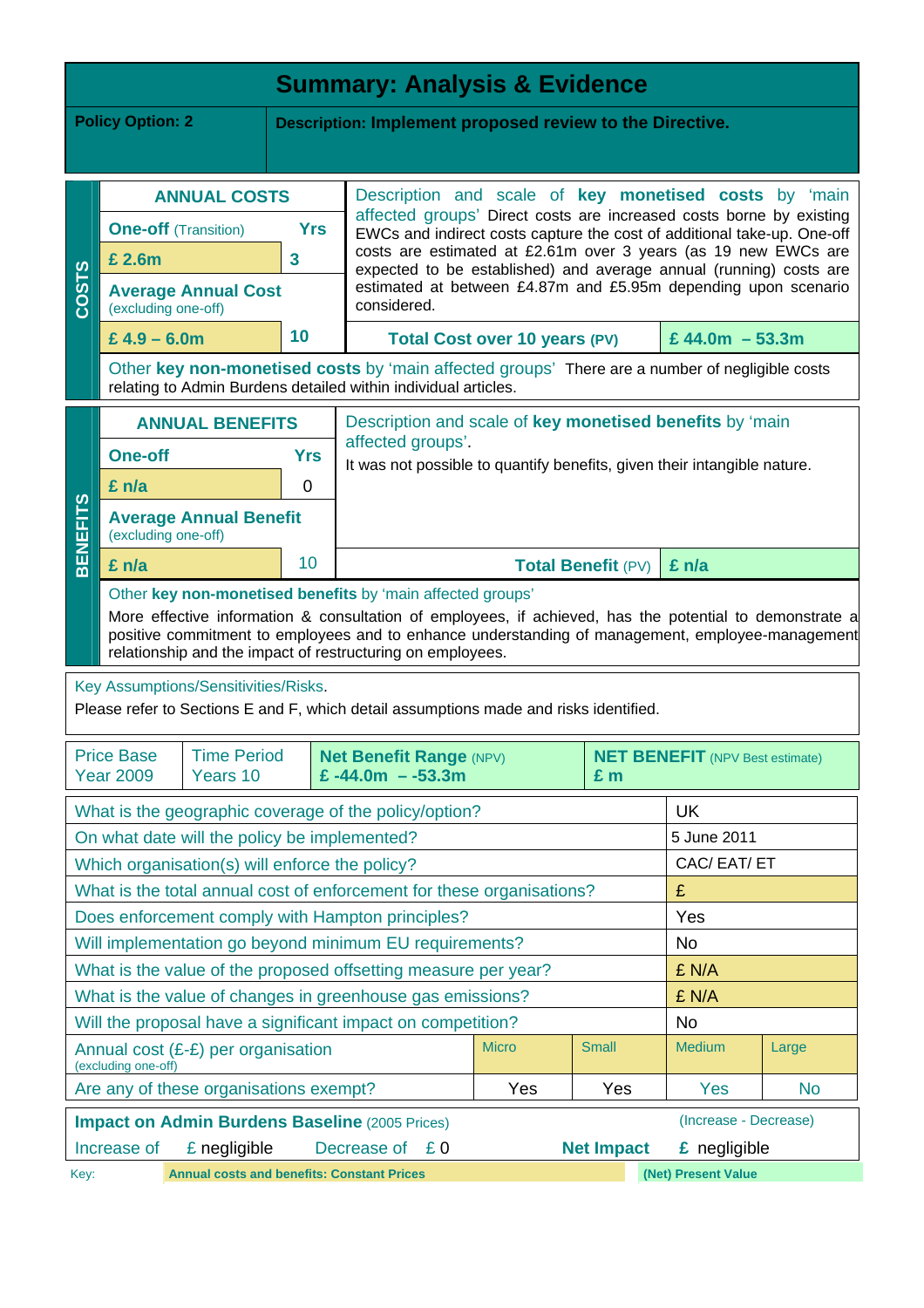# **A: Strategic overview**

#### *Existing Government initiatives*

The European Works Council (EWC) Directive was adopted in September 1994, with an implementation date of September 1996. At the time, the UK Government had not signed the social chapter of the Maastricht Treaty 1992 and so the Directive did not apply to the UK. The Government accepted the social chapter in June 1997, and as a result the original Directive was extended to cover the UK and was given effect in UK law in January 2000 by the Transnational Information and Consultation of Employees (TICE) Regulations 1999.

# **B: The issue**

The TICE Regulations implement the EWC Directive and set out requirements for informing and consulting employees at the European level in undertakings or groups of undertakings, who have their central management in the UK, with at least 1,000 employees across the Member States of the European Economic Area (EEA) and at least 150 employees in each of two or more of those Member States. The purpose of the Directive is to establish mechanisms for informing and consulting employees where the undertaking has been requested to do so in writing by at least 100 employees or their representatives in two or more Member States, or on the management's own initiative. This will entail the setting up of a European Works Council (or some other form of transnational information and consultation procedure). Where no request is received or where management does not initiate the process, there is no obligation to start negotiations or to set up an EWC.

Once a request has been made (or at the management's initiative) employee representatives are either elected or appointed to a Special Negotiating Body (SNB). Article 6 of the Directive requires the SNB to negotiate with central management to determine the scope, composition and functions of the EWC and the duration of the agreement. Negotiations can last up to three years but where agreement has not been reached after that period, or the undertaking has failed to initiate negotiations six months after receipt of the employees' request to establish an EWC, a set of minimum 'subsidiary requirements' will apply which are laid out in the Annex to the Directive and in the Schedule to the TICE Regulations. In practice few, if any, EWCs have been set up under these fall-back subsidiary requirements but it is understood that the provisions of many EWC agreements have been influenced by them.

Where a company had already in place arrangements to inform and consult all of its employees in the EEA prior to the Directive coming into force, such agreements are exempt from the provisions of the EWC Directive. These provisions are made at Article 13 of the 1994 Directive and apply to agreements concluded by 22 September 1996 (or 15 December 1999 for UK companies when the Directive was extended to the UK). Such voluntary arrangements are often referred to as 'Article 13 agreements' and 'Article 3 agreements' respectively and make up approximately 40 per cent of the EWCs in operation in the EEA today.

Expenses related to the negotiations are borne by the employer, including the cost of one expert to advise the SNB. The Directive further sets out the procedures for the handling of confidential information and makes provisions to ensure that the employees' representatives do not suffer any detriment as a result of their role. Representatives are also entitled to time off with pay for attending SNB or EWC meetings.

### *Review of the EWC Directive*

Responding to concerns about the operation of the 1994 Directive, the European Commission issued a legislative proposal in July 2008 to recast the EWC Directive, aiming to increase the number of EWCs and improve their effectiveness. The resultant recast Directive (2009/38/EC) was heavily informed by joint advice submitted by the European Social Partners (BusinessEurope, the European Trade Union Confederation, CEEP and UEAPME) and, as a result, it represents a compromise that balances the interests of business and employees.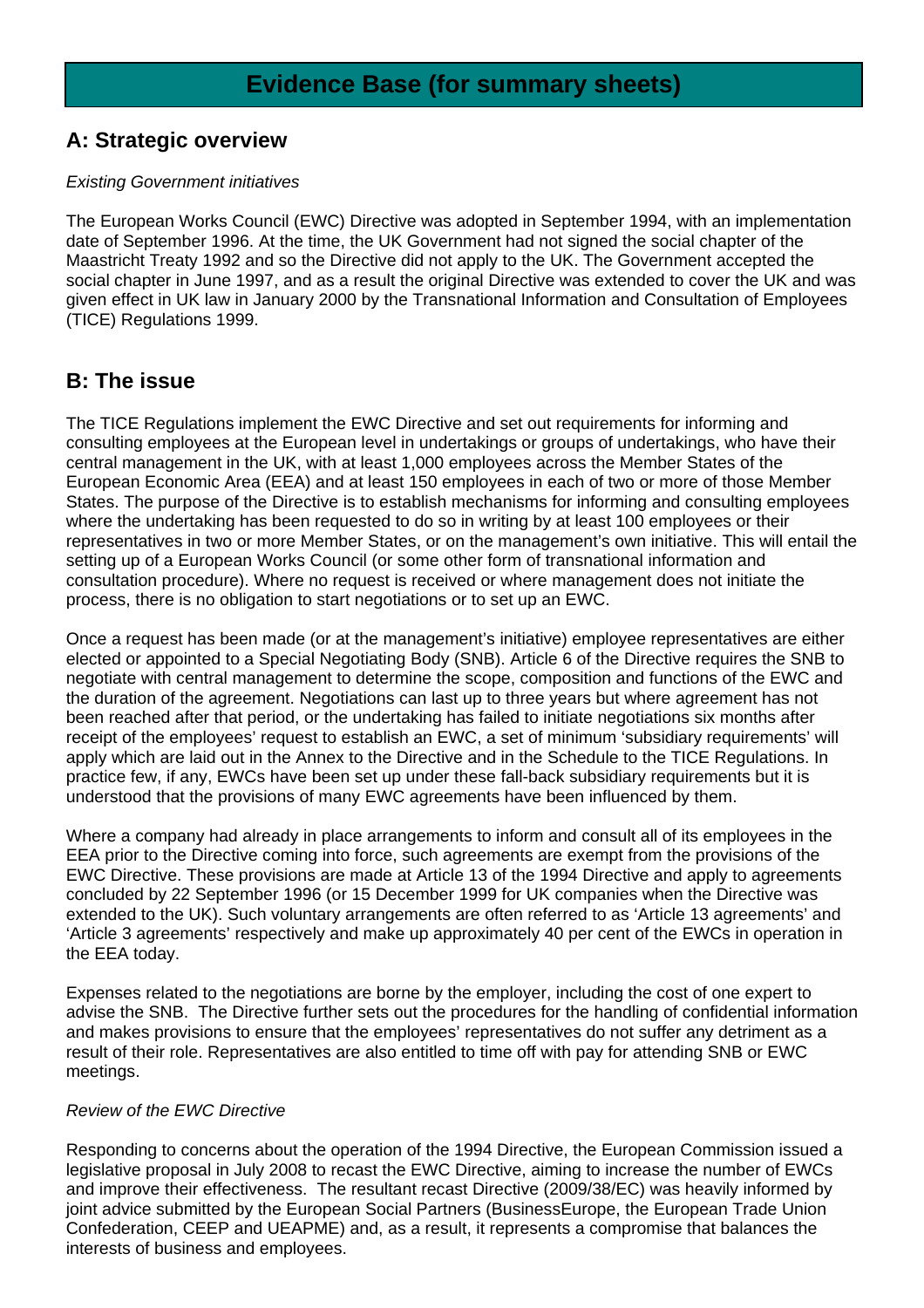The recast Directive seeks to address existing problems in EWCs – which include ineffective information and consultation (I&C) of employees, lack of legal clarity on I&C issues and lack of coherence between national and transnational procedures – involve clearer definitions of I&C and the scope of EWC activities and purpose, provision for more balanced representation within EWCs, establishment of arrangements to link national-level procedures to those at European level (i.e. EWCs), increased obligation of reporting of information following information and consultation before and during the establishment of EWCs and the right to training without loss of wages for EWC members.

The Transnationai Information and Consultation of Employees (Amendment) Regulations 2010 (TICE 2010) transpose the recast Directive.

### *Consultation*

#### *Within government*

These proposals have been developed in consultation with the following Government departments: The Foreign and Commonwealth Office, the Ministry of Justice and the Devolved Administrations.

#### *Public consultation*

The Government conducted a public consultation on the proposed negotiating strategy in September 2008. The consultation closed on 6 October 2008. A further public consultation on draft regulations to transpose the recast Directive in the UK was started in November 2009. This consultation closed on 12 February 2010. A total of 44 responses to the second consultation were received, of which 6 commented on the Impact Assessment. These are discussed below in Section E on Costs and Benefits. The consultation responses highlighted a divergence in views between unions and employers on the Government's transposition proposals as well as suggesting alternative approaches to a number of issues, though a majority of those who commented on the IA felt that the estimated cost of an EWC meeting was too low.

# **C: Objectives**

### *Background*

This Impact Assessment (IA) seeks to assess the impact of the proposed amendment of TICE 1999 following the revision of Council Directive 94/45/EC, which allows for the provision and establishment of European Work Councils (EWCs) within companies of more than 1,000 employees operating in two or more EU Member States. The aim of such councils is to improve employee understanding of management decisions in issues such as restructuring by encouraging effective information and consultation for employees in all operating countries. The European Commission was under a duty to review the Directive and, following a Commission review of its failings, the objectives for the recast Directive are:

- 1. To improve the effectiveness of information and consultation of employees in existing EWCs
- 2. To increase the number of EWCs being established
- 3. To improve legal certainty in the setting up and operation of EWCs
- 4. To enhance the coherence between EWCs and other national level procedures for informing and consulting employees.

The following analysis will review the impact the Directive has had on such companies with headquarters in the UK since its creation in 1994, as well as the likely effect on affected UK businesses of the proposed implementing Regulations.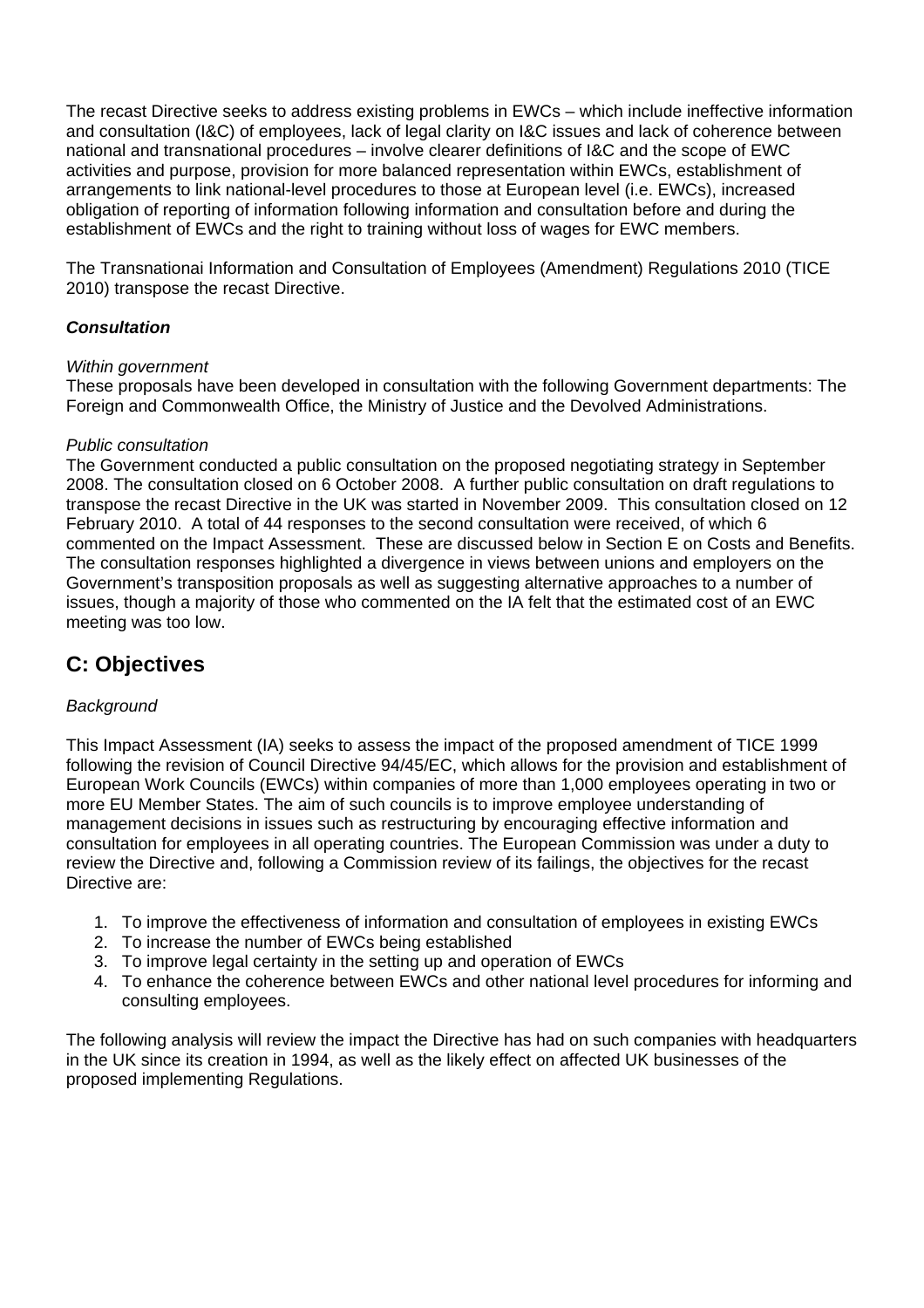# **D: Options identification**

#### *Option One:* **Do nothing**

The directive has been agreed at EU level, the UK will now have to implement the necessary changes. Doing nothing therefore is not a viable option.

#### *Option Two***: Implement changes proposed by the draft Directive**

The European Commission decided that the best approach for achieving their goal of improved operation of EWCs was to recast the EWC Directive.

The Commission's proposal of July 2008, as amended by the Social Partners, has now been adopted, and the Government is undertaking this Impact Assessment accordingly as part of its public consultation exercise on the implementing regulations.

The detail of the proposed changes to UK legislation was discussed fully in the consultation document<sup>[1](#page-5-0)</sup> and is presented in summary form below in the section on costs and benefits.

Given that it is not feasible for the UK not to implement the changes stemming form the recast Directive, the Impact Assessment will solely assess the changes to UK legislation.

# **E: Analysis of options**

#### *Costs and Benefits*

#### *Assumptions*

A number of information sources have been used to inform the cost-benefit analysis that follows. These include data on the current number of EWCs created across the EEA. Although there is no requirement to register EWCs, the European Trade Union Institute (ETUI) maintains a database of EWCs created since the early 1990s<sup>[2](#page-5-1)</sup>, providing information such as date of creation, date ended (if the EWC is no longer effective), the article of the Directive under which the EWC was established, the sector in which the undertaking operates, the number of meetings per year and the number of EWC members by country. These are the best available data to allow an up to date analysis<sup>[3](#page-5-2)</sup> of the current take-up of EWCs in both the UK and across the EEA. The ETUI database has been widely used as a reference source by assorted EU and national institutions as well as research and academic centres.

More detailed information relating, amongst other things, to the costs of setting up and running EWCs are derived from two key sources. First, we revisit and, where necessary, revise original unit cost estimates used in the original Department of Trade and Industry (DTI) Regulatory Impact Assessment<sup>[4](#page-5-3)</sup> (RIA) which accompanied implementation of Directive 97/74/EC extending to the UK Council Directive 94/45/EC of 22 September 1994 on the establishment of a European Works Council or a procedure in community-scale undertakings and community-scale groups of undertakings for the purposes of informing and consulting employees. Much of the analysis used for that RIA was based on a study commissioned by the then DTI<sup>[5](#page-5-4)</sup>.

More recent data and information have been taken from the European Commission Impact Assessment<sup>[6](#page-5-5)</sup> (IA) of July 2008 which underpinned the proposal for the recast Directive. The European Commission IA itself drew on the findings of a preparatory study<sup>[7](#page-5-6)</sup> and we have used these data where appropriate.

l

<span id="page-5-0"></span><sup>1</sup> <http://www.berr.gov.uk/files/file52969.pdf>

<span id="page-5-1"></span><sup>&</sup>lt;sup>2</sup> ETUI - Database on European Works Councils Agreements: http://www.ewcdb.eu/

 $3$  As of mid-August 2008

<span id="page-5-3"></span><span id="page-5-2"></span><sup>&</sup>lt;sup>4</sup> The Transnational Information and Consultation of Employees Regulations 1999, http://www.berr.gov.uk/files/file34183.pdf<br><sup>5</sup> Cente and benefits of the European Warke Cousile Directive, DTL EDDS Ne. 9. Tips Weber, Dater <sup>5</sup> Costs and benefits of the European Works Coucils Directive, DTI, ERRS No.9. Tina Weber, Peter Foster and Kursat Levent

<span id="page-5-4"></span>Egriboz. URN 00/630; http://www.berr.gov.uk/files/file11620.pdf

Impact Assessment on the revision of the European Works Council Directive SEC(2008)2166 of 2 July 2008,

<span id="page-5-5"></span>http://ec.europa.eu/employment\_social/labour\_law/docs/2008/impact\_assesment\_part1\_en.pdf 7

<span id="page-5-6"></span>Preparatory study for an Impact Assessment of the European Works Council Directive, EPEC GHK, May 2008,

http://ec.europa.eu/employment\_social/labour\_law/docs/2008/ewc\_impact\_assessment\_preparatory\_study\_en.pdf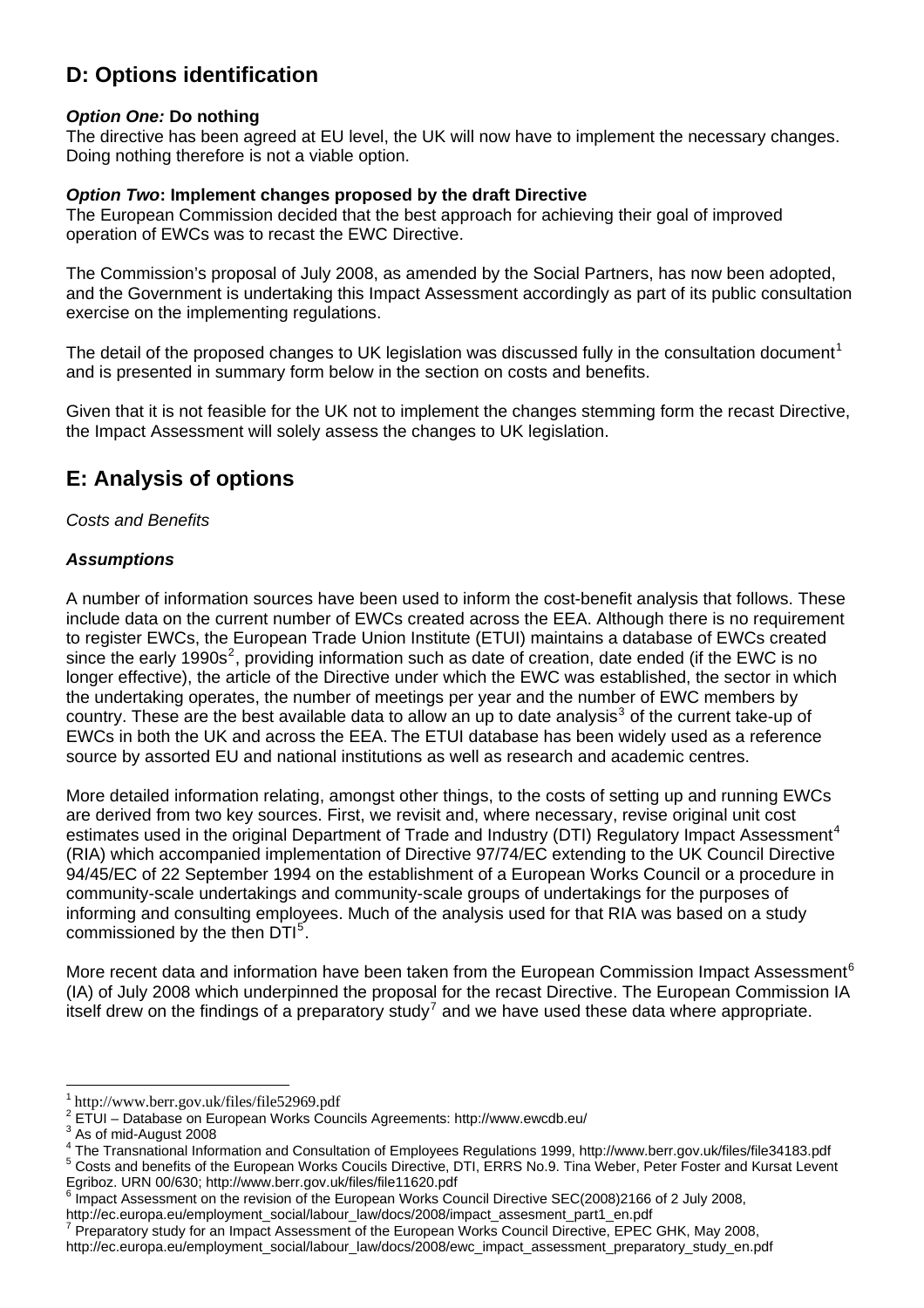It should be noted that these studies of EWCs are based on a case study approach and therefore the sample size for obtaining cost estimates is relatively small and may result in wide variations. This may be exacerbated by the fact that the recent European Commission studies report estimates based mainly on EEA averages. These may not always reflect the costs experienced in the creation and operation of UKbased EWCs. Therefore where suitable data exist, we use relevant UK cost estimates wherever possible.

The issue of differential costs by size of EWC was also raised in the consultation. While instructive to present costs with such a breakdown, the lack of reliable data at this level prevents this. Therefore costs in this IA remain based on the average across all sizes of EWC. The unit cost estimates for the set-up and operation of EWCs we have used in this Impact Assessment are presented in tables 1 and 2 below:

*1. Set-up costs* 

The UK price estimates are derived from the ECOTEC study in 1999, which formed the basis of the UK Impact Assessment (1999), updated to 2010 prices. Details of how prices have been updated are noted below relevant tables. The 'Commission IA average', included for the sake of comparison, comes from the 2008 Commission Impact Assessment figure for the average cost of setting up an EWC agreement since 1996 (hence of Article 6 agreements).

| Table 1: Average costs of setting up UK EWC (2010 prices)* |                          |
|------------------------------------------------------------|--------------------------|
| Element                                                    | Average setting up costs |
| management time                                            | £23,586                  |
| employee time                                              | £10,029                  |
| cost of venue                                              | £10,835                  |
| <b>Travel</b>                                              | £10,335                  |
| translation costs                                          | £5,001                   |
| interpretation costs                                       | £18,503                  |
| Language and other                                         | £13,335                  |
| admin support                                              | £2,000                   |
| dissemination costs                                        | £1,667                   |
| costs of experts - for employees                           | £4,829                   |
| costs of experts - for management                          | £6,686                   |
| documentation for meetings                                 | £667                     |
| admin of ballot                                            | £22,837                  |
| Total                                                      | £130,308                 |
| Commission IA average - 2008                               | £98,584                  |

Source: Source: UK EWC IA (1999). All figures are updated using RPI (CHAW) (factor change of 1.33) apart from figures relating to labour costs (management and employee time & expert costs), whose prices are updated using the average earnings index (JQDW), excluding bonuses (a factor change of 1.49). A further 25% uplift has been added to the costs to reflect consultation responses where numerous stakeholders felt the costs presented in the November 2009 IA were underestimated.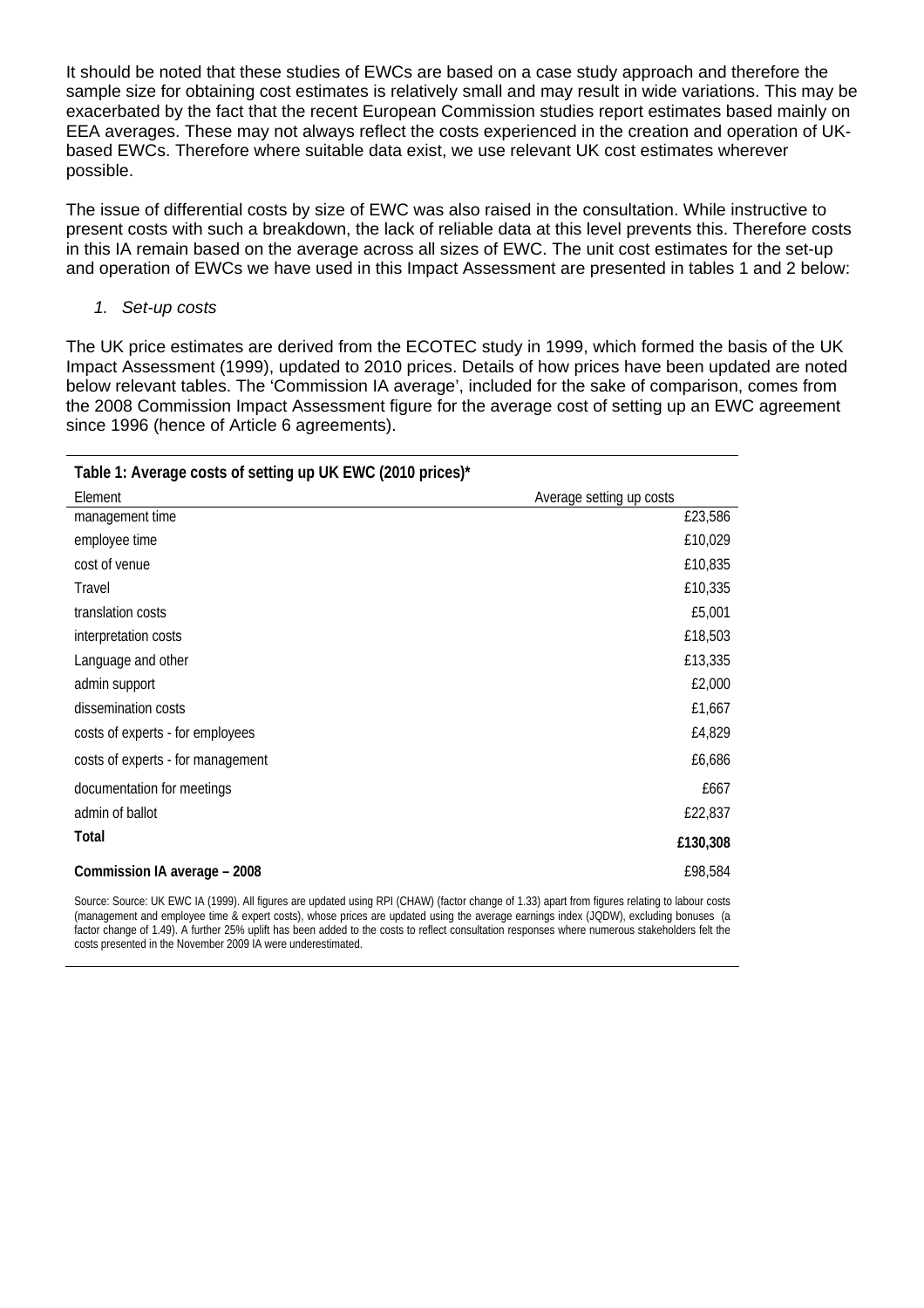### *2. Operating costs*

#### **Table 2: Average costs of a UK EWC annual meeting (2010 prices)**

| Element                                                                                                                                                                                                                                                                       | Running Costs (£) |
|-------------------------------------------------------------------------------------------------------------------------------------------------------------------------------------------------------------------------------------------------------------------------------|-------------------|
| management time                                                                                                                                                                                                                                                               | £8,153            |
| employee time                                                                                                                                                                                                                                                                 | £11,886           |
| cost of venue                                                                                                                                                                                                                                                                 | £24,970           |
| travel                                                                                                                                                                                                                                                                        | £17,048           |
| translation costs                                                                                                                                                                                                                                                             | £8,435            |
| interpretation costs                                                                                                                                                                                                                                                          | £17,769           |
| admin support                                                                                                                                                                                                                                                                 | £2,600            |
| dissemination costs                                                                                                                                                                                                                                                           | £4,484            |
| costs of experts - for employees                                                                                                                                                                                                                                              | £3,491            |
| costs of experts - for management<br>documentation for IT                                                                                                                                                                                                                     | £9,750<br>£1,617  |
| <b>TOTAL</b>                                                                                                                                                                                                                                                                  | £110,204          |
| Source: UK EWC IA (1999). UK EWC IA (1999). All figures are updated using RPI (CHAW) (factor change of 1.33) apart from figures relating<br>(۱۸۱۸) برداری است به موجود موجود میان استامر استفاده و موجود استامر استان میدهد و موجود موجود استان استامر موجود موجود استامر است |                   |

to labour costs (management and employee time & expert costs), whose prices are updated using the average earnings index (JQDW), excluding bonuses (a factor change of 1.49). A further 25% uplift has been added to the costs (apart from travel) to reflect consultation responses where numerous stakeholders felt the costs presented in the November 2009 IA were underestimated.

#### **Table 3: Total average annual running costs of a UK EWC (2010 prices)**

|                                                                  |                   | Average<br>annual | UK average  | <b>Commission IA</b> |  |
|------------------------------------------------------------------|-------------------|-------------------|-------------|----------------------|--|
| Type of meeting                                                  | Average unit cost | frequency         | annual cost | average              |  |
| Annual meeting                                                   | £110,204          | 1.13              | £124,530    | £79,574              |  |
| <b>Extraordinary meeting</b>                                     |                   |                   |             | £79,574              |  |
| <b>Select Committee</b>                                          | £7,505            | 1.6               | £12,008     | £20,208              |  |
| Training                                                         | £38,371           |                   | £38,371     | £34,440              |  |
| Total                                                            |                   |                   | £174,908    | £213,796             |  |
| Source: UK EWC Impact Assessment (1999) and Commission IA (2008) |                   |                   |             |                      |  |

\*\*Unit cost for Select Committee taken from Commission IA. The Commission IA total assumes there are 3 meetings per year.

The UK price estimates are again derived from the ECOTEC study in 1999, which formed the base of the UK Impact Assessment (1999), updated to 2009 prices and the 'European averages' come from the Commission IA (200[8](#page-7-0)), converted from Euros at  $\epsilon$ 1 = £0.8760<sup>8</sup>. The average annual frequency of general (plenary) meetings is derived from the ETUI EWC database data $^9$  $^9$ , in which UK EWCs list the number of general meetings held each year, whereas the Commission averages assume each EWC holds on average two full-size plenary meetings each year; one standard annual meeting along with one extraordinary meeting. The frequency of Select Committee meetings is calculated from the ECOTEC study (1999) assumption that 80 per cent of UK EWCs hold Select Committee meetings, of which each holds two per year.

Data from the ETUI EWC Database indicates that the majority of UK EWCs hold just one annual meeting (with an average of 1.1 meetings per year for UK EWCs), hosting an average of eight UK and eleven non-UK members. Beyond this, nearly all UK EWCs have provision for Select Committees to meet before the annual meeting in order to prepare the agenda, currently with a maximum of three members, which is proposed to be increased to five members.

Responses to the consultation noted that some of the unit costs derived from the ECOTEC study may have increased since enlargement of the EU from 2004 onwards. We have therefore revised the following unit costs to take account of this:

<sup>8&</sup>lt;br>8 Source: Bank of England, Monthly average End month Spot Quarterly average, Spot exchange rate. Data for February 2010

<span id="page-7-1"></span><span id="page-7-0"></span>ETUI Database on European Works Councils Agreements http://www.ewcdb.eu/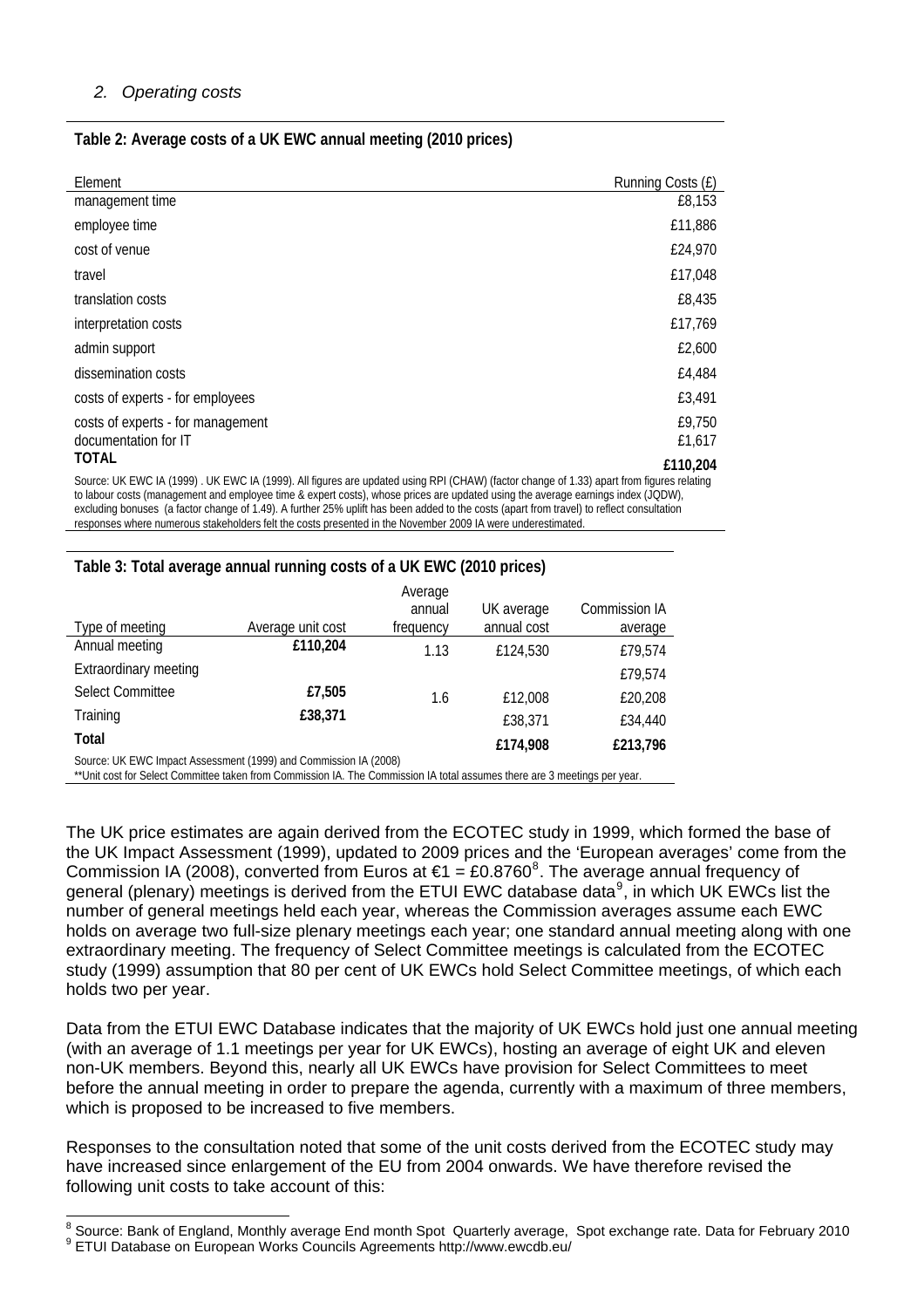- the unit costs for travel and subsistence for an annual meeting are now taken from the GHK study<sup>[10](#page-8-0)</sup> at £17,048
- the unit costs for Select Committees have also been taken from GHK such that per meeting the at £7,505.
- an additional 25 percent has been added to all other unit costs (excluding training which comes from the commission's impact assessment). Numerous consultation responses felt that the impact assessment underestimated the unit costs. One consultation response felt the annual cost of running a EWC could be as much as £500,000 per annum. Other responses felt there was underestimation without expressing the magnitude of likely costs. There was also one response which felt the costs were overestimating. To reflect the most typical view from consultation respondents that the costs were an underestimate a 25 percent uplift was applied. This figure is to an extent arbitrary but attempts to incorporate consultation responses. The underlying figures are derived from the ECOTEC study which are now over 10 years old so there is scope for these costs to drift away from the true costs.

#### *Implications for Administrative Burdens (AB)*

Original PwC administrative burdens exercise estimated total post-BAU (Business as Usual) costs of just under £5.4m a year. This was based on an estimated 55 UK-based EWCs. The proposed changes to the Directive on EWCs has no potential to reduce admin burdens, as amendments increase the obligation to provide information in a number of areas. However, as detailed in more depth in Section E, the additional admin burdens are predicted to be negligible in each of the areas when admin burdens are affected.

#### *Take-up of EWCs in the UK*

Since the Directive was originally implemented across the EU in 1994 141 undertakings<sup>[11](#page-8-1)</sup> with headquarters in the UK had, according to the EWC database, been established by the end of August 2008. Of these 113 are currently effective.

Graph 1 below provides a summary of UK-based EWCs created by year. Around 60 per cent were created under Article 13 of the Directive, which allows companies to continue with agreements arranged before the Directive came into force, with the remaining 40 per cent having established newly formed council agreements under Article 6, which entails a specific procedure as set out by the Directive.

Graph 1: Creation of UK EWCs (those currently effective) by year and by Directive article.

l

<span id="page-8-0"></span> $^{10}$  Travel costs per meeting were estimated at EUR 15,300 and subsistence costs EUR 4,160  $^{11}$  In November 2008 146 and 116 of these were still effective.

<span id="page-8-1"></span>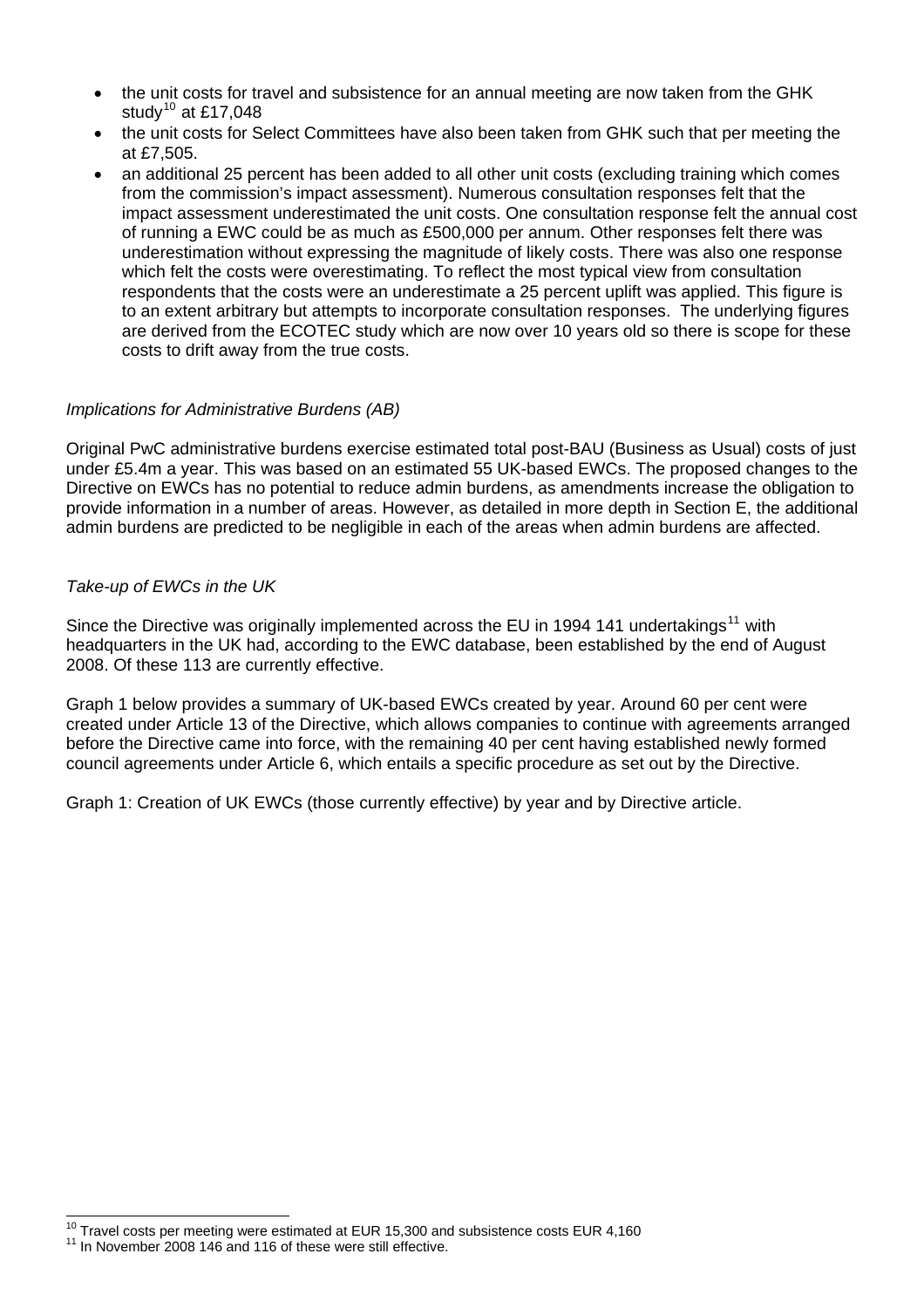

There are an estimated 265 companies<sup>[12](#page-9-0)</sup> with UK headquarters that could potentially fall within the scope of the Directive. This implies a current take-up rate of 43 per cent<sup>[13](#page-9-1)</sup>, which compares with the EEA average of 36 per cent.

Under Directive 94/45/EC, companies are only obliged to set up an EWC at the request of 100 or more of its employees. This would remain the case under the 2009 recast Directive, though such amendments intend to allow EWCs to be created more easily, by obliging management to 'obtain and provide information to enable the commencement of negotiations…' Take up could also be increased following proposed improvements to current EWCs, in terms of the provision of more effective information and consultation, improved legal clarity and increased coherence between national and transnational procedures.

### **BENEFITS**

It is extremely difficult to quantify benefits associated with EWCs, given their intangible nature, though it is still worth considering positive effects the establishment and maintenance an EWC may have for a UK company.

The potential benefits of the recast Directive largely mirror those set out during the establishment of Directive 94/45/EC, as the recast Directive aims to enhance the working of EWCs, by improving the effectiveness of information and consultation of employees.

Evidence from the ECOTEC study in 1999 identified a number of benefits perceived by a majority of companies surveyed, primarily a notion of 'symbolic value' of EWCs, wherein the presence of an EWC 'demonstrates a positive commitment to employees'. This was accompanied by a general consensus that the establishment of an EWC had increased ability to exchange information with employee representatives and had involved employees more closely in the business.

A number of sample companies also believed the EWC had improved employees understanding of reasons for management decisions.

GHK (2008)<sup>[14](#page-9-2)</sup> drew similar perceived benefits from their survey of EWCs across Europe, with 81 per cent of surveyed EWCs agreeing or strongly agreeing that understanding of management decisions had been improved; 79 per cent that there was a better exchange of information trans-nationally and 75 per cent that relations between management and employees had improved. Such benefits, as with those

<span id="page-9-0"></span><sup>&</sup>lt;sup>12</sup> Commission Impact Assessment 2008, page 66, from ETUI-REHS, Brussels, 2006.

<span id="page-9-2"></span><span id="page-9-1"></span><sup>&</sup>lt;sup>13</sup> Data from the EWC Database in August 2009 suggest that the UK take-up rate around 42 per cent<br><sup>14</sup> A Preparatory Study for an Impact Assessment of the European Works Council Directive: GHK Consulting, 2007.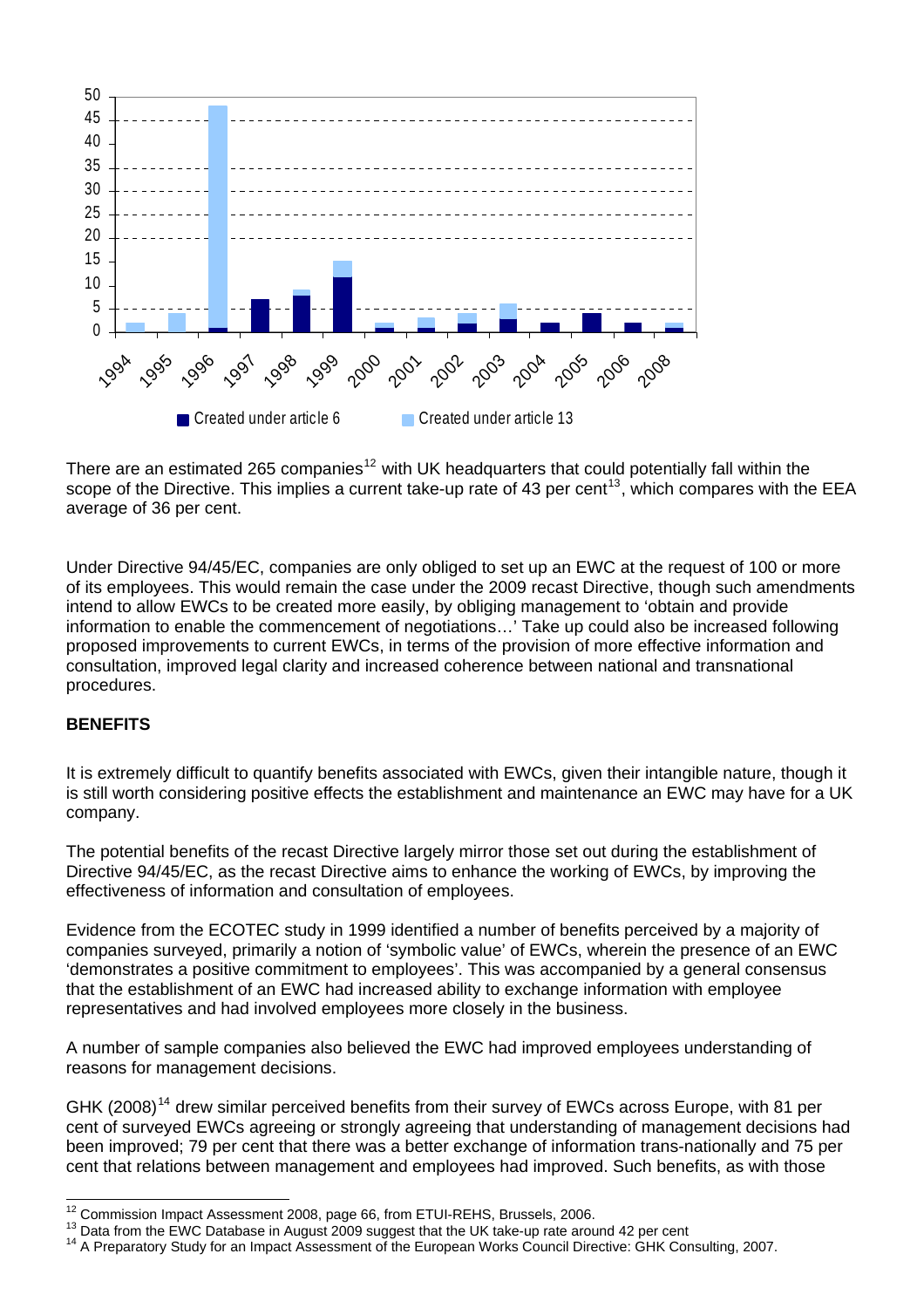reality. found by ECOTEC, are surely a desirable consequence of the presence of an EWC, though it remains difficult to assess their economic impact and indeed to be certain that the perceived benefits mirror

The Commission Impact Assessment goes further in their benefit analysis, suggesting that associated particularly on restructuring issues – is likely to improve the management of change within the company. reduced; huge economic costs relating to redundancy payouts (of up to  $E$ 220 000 per worker)<sup>[15](#page-10-0)</sup> could [support this proposed benefit; whilst effective information and consultation is highly desirable in effectin](#page-10-0)g [manageme](#page-10-0)nt of change, the presence of an EWC is unlikely to have such a direct impact on issues of this kind. improvements in legal clarity and effectiveness of information and consultation of employees – From this, they suggest costs relating to labour disputes and legal processes in situations could be [thus be reduced, which could far outweigh the costs of the running of an EWC. However, the](#page-10-0)  [Department for Business, Innovation & Skills \(BIS\) does not believe that there is sufficient evidence to](#page-10-0) 

employee voice leads to benefits for employers from employees' skills and knowledge being better used, leading to higher productivity. Employees feeling more valued, so they are more likely to stay and interdependence. Employees in turn should benefit from having more influence over their work, higher job satisfaction and more opportunity to develop skills. The Chartered Institute of Personnel Development (CIPD)<sup>[16](#page-10-1)</sup> have identified in principle increased contribute more. The organisation gains a positive reputation, making it easier to recruit good employees. Conflict is reduced and co-operation between employer and employee is based on

engagement. The review found that levels of engagement can positively correlate with performance. One bottom quartile financial performance with engagement scores. They found that those with engagement inventory shrinkage and 62 per cent more accidents. Those with engagement scores in the top quartile averaged 12 per cent [higher?] customer advocacy, 18 per cent higher productivity and 12 per cent higher profitability. It should be noted that the review found correlation between engagement and performance and that correlation does not necessarily imply causation. In July 2009 BIS published it's 'Engaging for Success: enhancing performance through employee engagement report<sup>[17](#page-10-2)</sup>. David MacLeod and Nita Clarke led an independent review on employee area of evidence was the 2006 Gallup study of 23,910 business units which compared top quartile and scores in the bottom quartile averaged 31-51 per cent more employee turnover, 51 per cent more

restructuring on employees rather than achieving significant reductions in the cost of restructuring. Given mixed evidence for company support for the merits of EWCs, the potential positive impact of EWCs on issues such as the management of change should not be overestimated. It seems more reasonable that, at best, the establishment and presence of an EWC may ameliorate the impact of

### **COSTS**

The cost estimates presented below focus on two broad areas:

- The direct effect of proposed changes to the Transnational Information and Consultation of Employees Regulations 1999 that seek to implement the recast Directive; and
- The indirect effect of these changes on the possible take-up of EWCs

### Direct effect of proposed changes

The changes required by the recast Directive can summarised as follows:

- Information and consultation must be effective and allow undertakings to take decisions effectively (Article 1.2)
- EWCs to be limited to transnational issues only (Article 1.3/4)

<span id="page-10-0"></span><sup>&</sup>lt;sup>15</sup> 1999. Commission Impact Assessment, page 41.

<span id="page-10-1"></span><sup>&</sup>lt;sup>16</sup> http://www.cipd.co.uk/subjects/empreltns/comconslt/empvoice.htm  $^{17}$  http://www.berr.gov.uk/files/file52215.pdf

<span id="page-10-2"></span>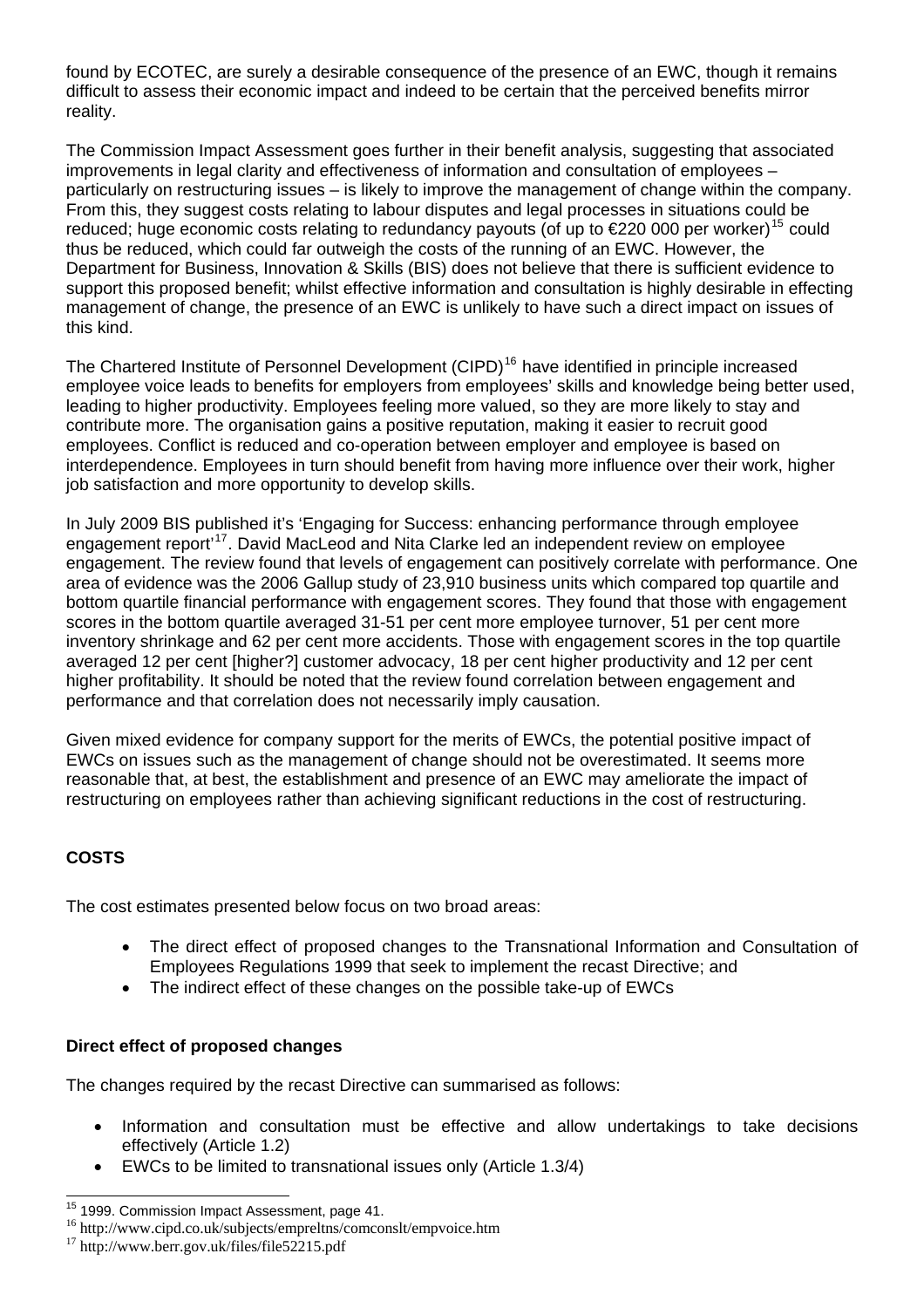- Information to be defined and consultation to be redefined (Articles 2.1.f and 2.1.g)
- Obligation on management to provide information to enable commencement of negotiations (Article 4.4)
- Changed rules on size and composition of Special Negotiating Body (SNB) to ensure balanced representation of employees (Article 5.2.b)
- The SNB to be allowed to meet before and after any meeting with the central management, without presence of employee representatives (Article 5.4)
- Where possible, ensuring balanced representation of employees as EWC representatives (Article 6.2.b)
- Establishment of arrangements for linking EWC procedures with those of national employee representation bodies (Articles 6.2.c and 12).
- The option to set up a select committee (Article 6.2.e)
- Management and SNB able to amend and terminate agreement and date of entry into force (Article 6.2.g)
- Duty of EWC to represent collectively the interest of employees, with an entitlement to the 'means required' to do this. (Article 10.1)
- EWC members to ensure that they report the outcome of EWC discussions to their members (Article 10.2)
- Access to training without loss of wages for EWC and SNB representatives (10.4)
- Clarification that there is no obligation to renegotiate EWC agreements established under Article 6.
- must be renegotiated at the request of at least 100 employees or their representatives (Article 13) • In the case of 'significant changes in structure' taking place within the company, agreements

The anticipated effect of each of these changes and their estimated costs are presented in turn below.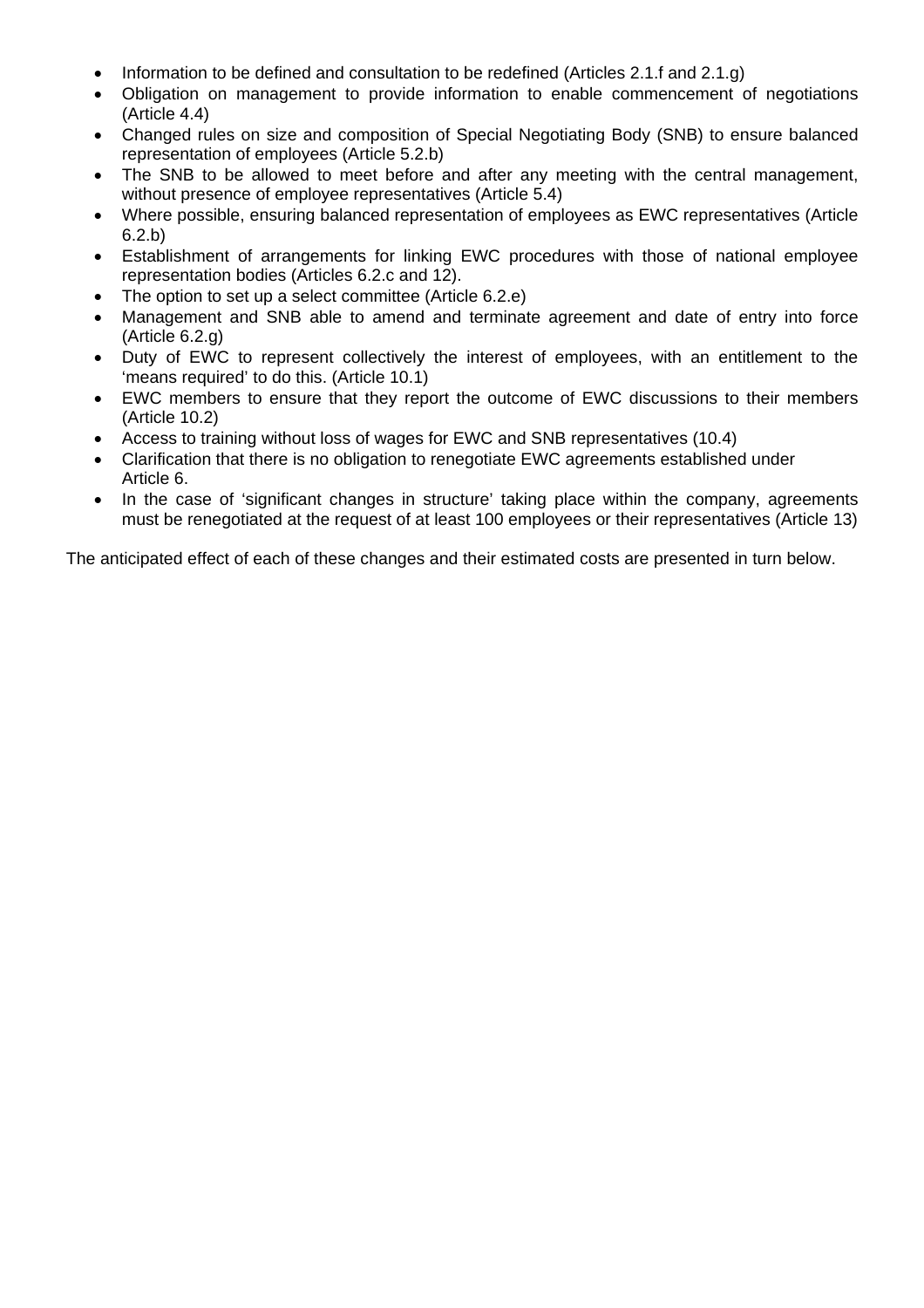#### **Article 1: Legal Clarity on EWC objectives and information and consultation.**

*Article 1 has been amended so that the arrangements for informing and consulting employees must be defined and implemented is such a way to ensure the effectiveness of the procedure and enable the undertaking to take decisions effectively. The UK has implemented the new measures in a way that seeks to retain the balance of the recast Directive between effective information and consultation and efficient business decision-making.* 

The Commission Impact Assessment argues that the current lack of clarity on information and consultation leads to time-consuming and therefore costly disputes within companies, citing examples of EWC companies who have suffered greatly lengthened restructuring processes, which they claim to be partially as a result of such a lack of clarity. Therefore, it is argued that proposals to this Directive should reduce costs in this area, rather than increase them. However, BIS questions the extent to which a clarification of I&C would reduce costs associated with restructuring and prefers the logic that improved I&C is likely to improve the impact restructuring has on employees.

 *In addition, the Commission has proposed a new paragraph in order to clarify that the information and consultation procedures for consideration by EWCs is limited to transnational issues and thereby distinct to matters of national interest only. Thus, matters for the consideration of the EWC must concern the Community scale undertaking as a whole, or at least two undertakings or establishments situated in two different Member States. The UK has introduced the new definition of 'transnational' through Regulations 3 of TICE 2010. It very closely reflects the wording of the Directive. The definition does not include words from recital 16 to the Directive (which sets out what might be considered transnational) as there is no legal obligation on the UK to transpose the recitals of the Directive and it is our policy not to do so generally.* 

Clarifying that EWC business should be limited to transnational issues only is unlikely to create any additional costs; conversely, it is likely to shorten EWC meetings by ensuring that the objectives of EWC meetings are understood. Taking a relatively narrow approach to the implementation of the definition should ensure that the burden on business is controlled.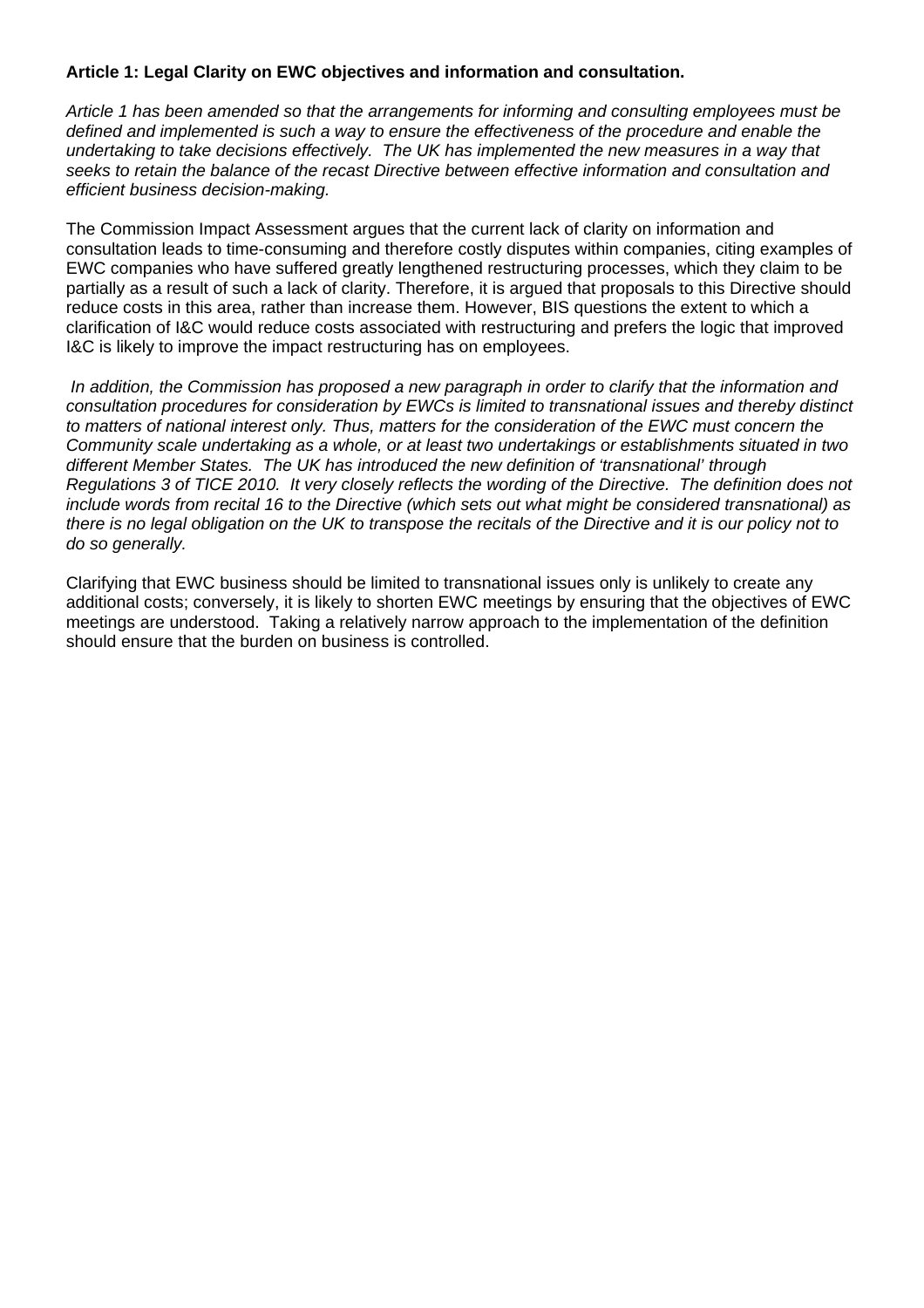### **Article 2: Definitions of information and consultation**

*The Commission has proposed a new definition for 'information' and has amended the definition for 'consultation', introducing the concept of time, fashion and content for the information and consultation procedures, in order to bring it into line with other Directives containing information and consultation provisions. The UK has implemented these 'definitions' as obligations on central management to conduct information and consultation in a specified manner because they do not fit easily as pure definitions in the UK legal context.* 

This is a very similar argument to part one of Article 1 (above), wherein more clearly defined information and consultation could improve company operations, for example by reducing costs resulting from lengthening of undertaking restructuring due to labour disputes. However, BIS prefers the logic that improved I&C is likely to improve the impact restructuring has on employees. By introducing the 'definitions' as obligations on management the UK has ensured that they are effectively enforceable, but also that the impact on business is controlled by limiting their application to the information and consultation of EWCs or information and consultation representatives, as was the intention of the recast Directive.

### **Article 4: Responsibility for the establishment of an EWC**

*The undertaking must make available information relating to the number of its employees. The new text also states that the undertaking must obtain and provide information to enable the commencement of negotiations undertaken by the Special Negotiating Body (SNB); in particular to the structure of the undertaking and the structure of its workforce. The UK has implemented this provision by amending the current right for employees to receive information to decide if their company is within scope of the Regulations. The amended Regulations requires that central or local management obtain and provide*  information to employees or their representatives on the structure of the undertaking or group of *undertakings and the structure of its workforce.* 

The amendment to this article amounts to the provision of more information, which could involve additional management time. Requests relating to information on number of employees can come from companies covered by the directive and haven't adopted a EWC along with new UK EWCs. We assume in this impact assessment that 50% of companies under scope that don't have a EWC receive information requests from employees, this amounts to 76 companies<sup>[18](#page-13-0)</sup>. Given past growth in EWCs we predict four new UK EWCs per year.[19](#page-13-1).In total we estimate 80 companies per year receiving requests. As these companies will be large multinationals it is likely that they may receive more than one request so we assume that on average two requests are received per company per annum. Given the scale of these numbers the total cost will be relatively small. Even if five hours are devoted to such a responsibility, the additional burden would only be  $(5 \times \text{\textsterling}220 \times 80 \times 2) = \text{\textsterling}17,600$  $(5 \times \text{\textsterling}220 \times 80 \times 2) = \text{\textsterling}17,600$  $(5 \times \text{\textsterling}220 \times 80 \times 2) = \text{\textsterling}17,600$ . At an estimated £220 per company, this is certainly a negligible cost, whatever the extent of aggregation.

## **Article 5: Special Negotiating Body (SNB)**

A number of changes are proposed for this Article:

- *Introduction of a simplified method for composition of the SNB*
- *Informing other bodies about SNB composition and negotiations*
- *Entitlement for SNB to meet separately from central management*
- *Use of experts*

l

*Introduction of a simplified method for composition of the SNB* 

<span id="page-13-0"></span> $18$  Based on an estimated 265 companies in scope of the directive using take-up figures (113 companies) from the ETUI

database (data extracted on November 2008) we estimate that a 152 companies don't take-up a EWC (265-113).<br><sup>19</sup> Taking into account the termination of certain agreements through mergers and acquisitions etc., there has bee

<span id="page-13-1"></span>of four new EWCs established per year.

<span id="page-13-2"></span><sup>&</sup>lt;sup>20</sup> Source: Annual Survey of Hours and Earnings (ASHE). ASHE 2009, managers and senior official code 1 Table 2.5a Hourly pay - Gross (£) - For all employee jobs: United Kingdom, 2009. 21 per cent was added to account for non-wage labour costs and then figures were rounded to the nearest pound.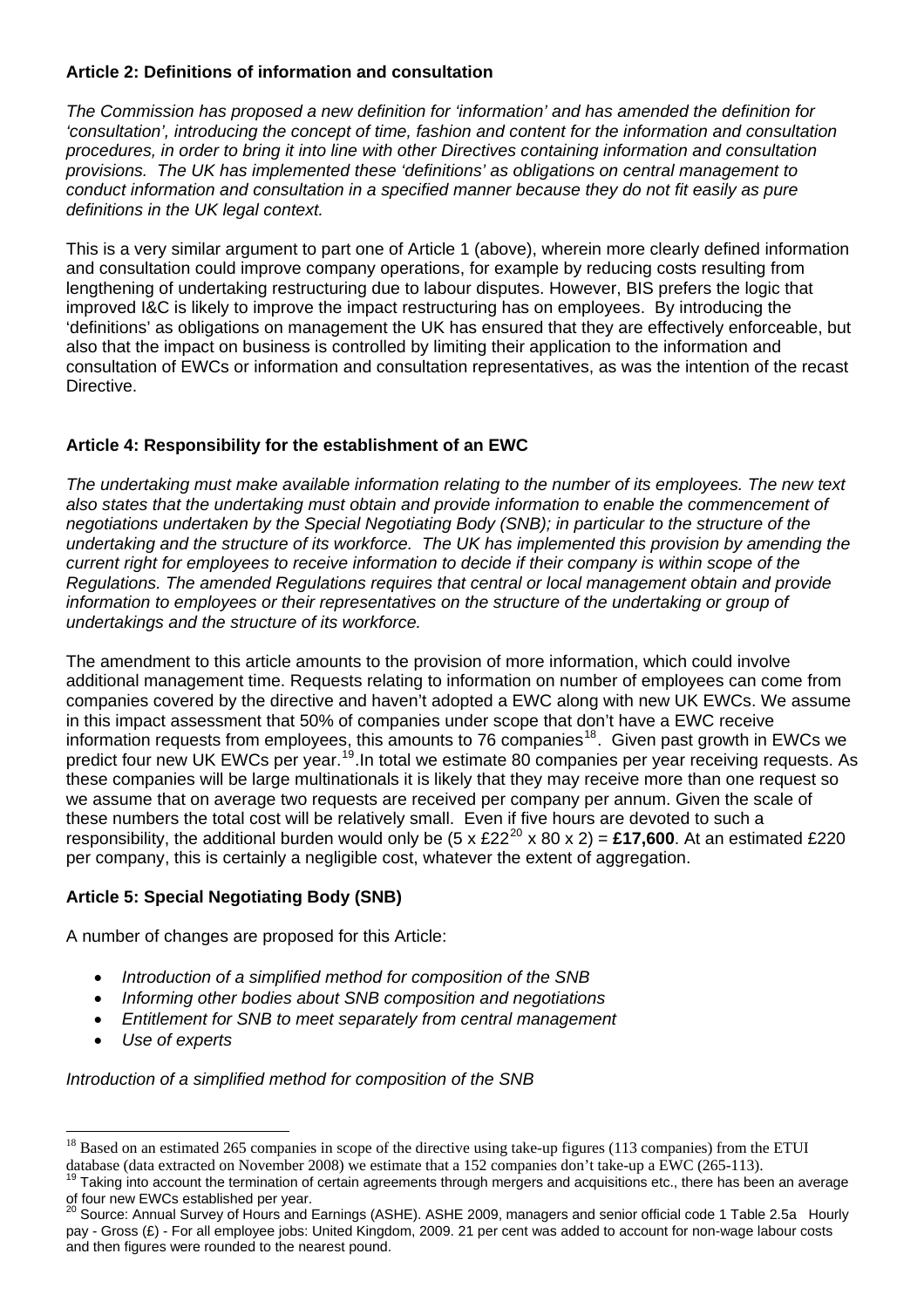*The recast Directive introduces a simplified method for the composition of the SNB which means that one SNB seat will be allocated per portion of employees employed in that Member State amounting to 10 per cent, or a fraction thereof, of the total number of employees of the undertaking in the EEA.* 

The Commission IA (2008) states that the change to SNB composition is not controversial and that this Directive update would have 'minimal impact on set-up costs' and lead to a 'limited increase in the number of SNB members and therefore in the costs'. The UK agrees with this view.

#### *Informing other bodies about SNB negotiations*

*There is currently a requirement that the central and local management must be informed about the composition of the SNB. This requirement has been expanded by article 5(2)(c)so that central and local management are also informed of the start of the negotiations and European workers' and employers' organisations are informed of both the SNB composition and the start of negotiations. The UK has applied this duty to the SNB as an extension of the SNB's requirement at Regulation 12(4) TICE 1999 to inform central and local management of the composition of the SNB.* 

The obligation to inform management and the European workers' and employers' organisations about the start of negotiations is likely to take very little additional employee representative time. Even if each EWC needed to devote two labour hours to the task, this would cost only £26 to the company (at £13<sup>[21](#page-14-0)</sup>) per hour including non-wage labour costs) along with an upper-limit estimate of £200 for external goods and services. Retaining the logic that there are on average four new UK EWCs created per year, this gives an annual cost burden of only **£904[22](#page-14-1)** to UK companies; another negligible aggregated cost, at only **£226** per new EWC.

#### *Entitlement for SNB to meet separately from central management*

*In order to enable employees' representatives to be able to cooperate together to define their positions in the negotiations, a new entitlement has been proposed to allow the SNB to meet before and after any meeting with the central management without the employers' representatives being present. In implementing this provision the UK has required that both meetings take place within a reasonable time of the main SNB meeting.* 

The entitlement for the SNB to meet separately will increase set-up costs of an EWC, by increasing the time and resources taken up by SNB negotiations. If it is assumed that, in addition to the one standard meeting with management there would be two additional meetings held solely by the SNB (one before meeting with management and one after). The requirement that these meetings take place within a reasonable time of the main SNB meeting may help to minimise additional costs to business by keeping costs associated with travel, accommodation and translation to a minimum.

Taking the cost break-down for setting up of an EWC, which in practice details the cost of the SNB meeting aimed to establish the EWC, the average daily cost of an SNB meeting of **£77,200** (excluding management time and costs of experts for management which are not relevant, and excluding ballot costs – which should not be duplicated), giving a total average costs per SNB of £154,400 $^{23}$  $^{23}$  $^{23}$ . For the estimated four newly established UK EWCs, this would give a total additional cost burden of **£0.62m.**

#### *Use of experts*

*Article 5(4) entitles the SNB to be assisted by experts of its choice; the cost of one of which must be met by the undertaking. The recast Directive introduces a further entitlement for the SNB's expert to attend the negotiating meeting. The Directive also states that an appropriate Community level trade union could fulfil the role of an expert, although it should be noted that the choice remains one for the SNB to make. In order to enable the monitoring of new EWCs being established and the promotion of best practice, European trade union organisations and European employers' organisations have also been added to bodies to be informed about these sorts of matters.*

<span id="page-14-0"></span> $\overline{\phantom{a}}$ <sup>21</sup> Source: Annual Survey of Hours and Earnings (ASHE) ASHE 2009, all employees Table 2.5a Hourly pay - Gross  $(E)$  - For all employee jobs: United Kingdom, 2009. 21 per cent has been added to account for non-wage labour costs and figures have been rounded to the nearest pound.

<span id="page-14-1"></span><sup>&</sup>lt;sup>22</sup> (£200 + (2 x £13 per hour) = £226 per EWC = total of £904 (figures have been rounded)<br><sup>23</sup> Assumed that SNB would meet without management twice.

<span id="page-14-2"></span>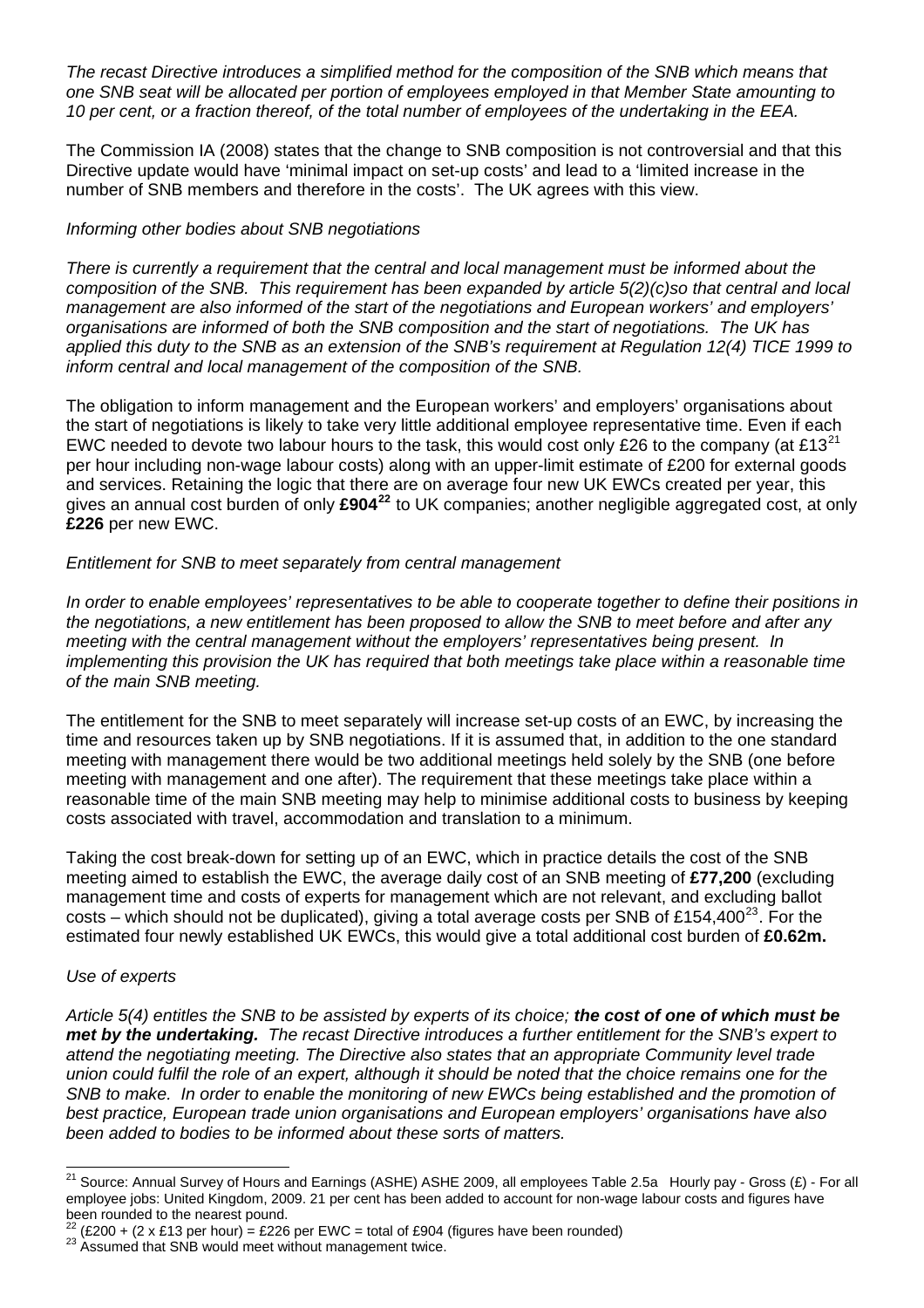The amendment only extends the amendment so that 'an appropriate Community level trade union could fulfil the role of an expert'; 'the choice remains one for the SNB to make.' There is therefore little likely increase in costs related to the use of experts, rather a wider choice for the SNB.

#### **Article 6: Content of the Agreement**

#### *EWC composition – size and representation*

*The current requirement, relating to the composition of the EWC, its size and how seats are allocated, has been expanded to include that, where possible, in the interest of the balanced representation of employees, its composition should also take into account the activities, category and gender of the employees of the undertaking. In implementing this requirement to the UK has required that this should be recognised where 'reasonably practicable'.* 

It is unlikely that ensuring balanced member composition will involve any significant costs. Firms are only required to 'take in account' 'where reasonably practicable' the composition of representation in terms of activities, categories and gender, which should not involve more than a simple consideration in the case of setting up a new EWC and perhaps a minor redistribution of representative members in the case of established EWCs.

#### *Linking national and transnational provisions*

*The establishment of arrangements for linking of the EWC procedures with national employee representation bodies. This Article is closely related to the amendments made at Article 12.* 

For this reason, the impact of linking of national and transnational provisions is detailed under Article 12.

#### *Composition of the Select Committee*

*The number of members of the select committee permitted under the subsidiary requirements at Annex 1(1)(d) has been increased from three members to a maximum of five members.* 

The current average number of members in a UK EWC that has voluntarily set up a Select Committee is four,<sup>[24](#page-15-0)</sup> and the GHK EU average estimate is five<sup>[25](#page-15-1)</sup> so the amended article to limit the size of the Select Committee under the subsidiary requirements to a maximum of five is unlikely to have a large impact on set-up or operation costs.

#### **Article 10: Role and Protection of Employees' Representatives**

*There is a new duty on the members of the EWC to inform the employees of the content and outcome of an information and consultation procedure carried out in accordance with this Directive. Employees can complain to the CAC if the EWC does not do this, but it shall be a defence if the EWC was not provided with the means required form central management to enable it to fulfil its duty.* 

This duty to inform employees could take additional time of EWC members. However, as with the argument provided in Article 5, even if each EWC needed to devote two labour hours to the task, this would cost only £26 to the company (at £13 per hour including non-wage labour costs) along with an upper-limit estimate of £200 for external good and services. Retaining the logic that there are on average four new UK EWCs created per year, this gives an annual cost burden of only **£904[26](#page-15-2)** to UK companies; another negligible aggregated cost, at only **£226** per new EWC.

*Members of the SNB and EWC are to have access to training without loss of wages in so far this is necessary for their representational duties in an international environment. In implementing this provision the UK has required that the central management should pay for the necessary training and* 

<span id="page-15-0"></span>l <sup>24</sup> Average members in Select Committee of effective UK EWCs giving relevant data: ETUI – Database on European Works Councils Agreements: http://www.ewcdb.eu

<span id="page-15-2"></span><span id="page-15-1"></span><sup>&</sup>lt;sup>25</sup> A Preparatory Study for an Impact Assessment of the European Works Council Directive: GHK Consulting, 2007, page 17.<br><sup>26</sup> (£200 + (2 x £13 per hour) = £226 per EWC = total of £904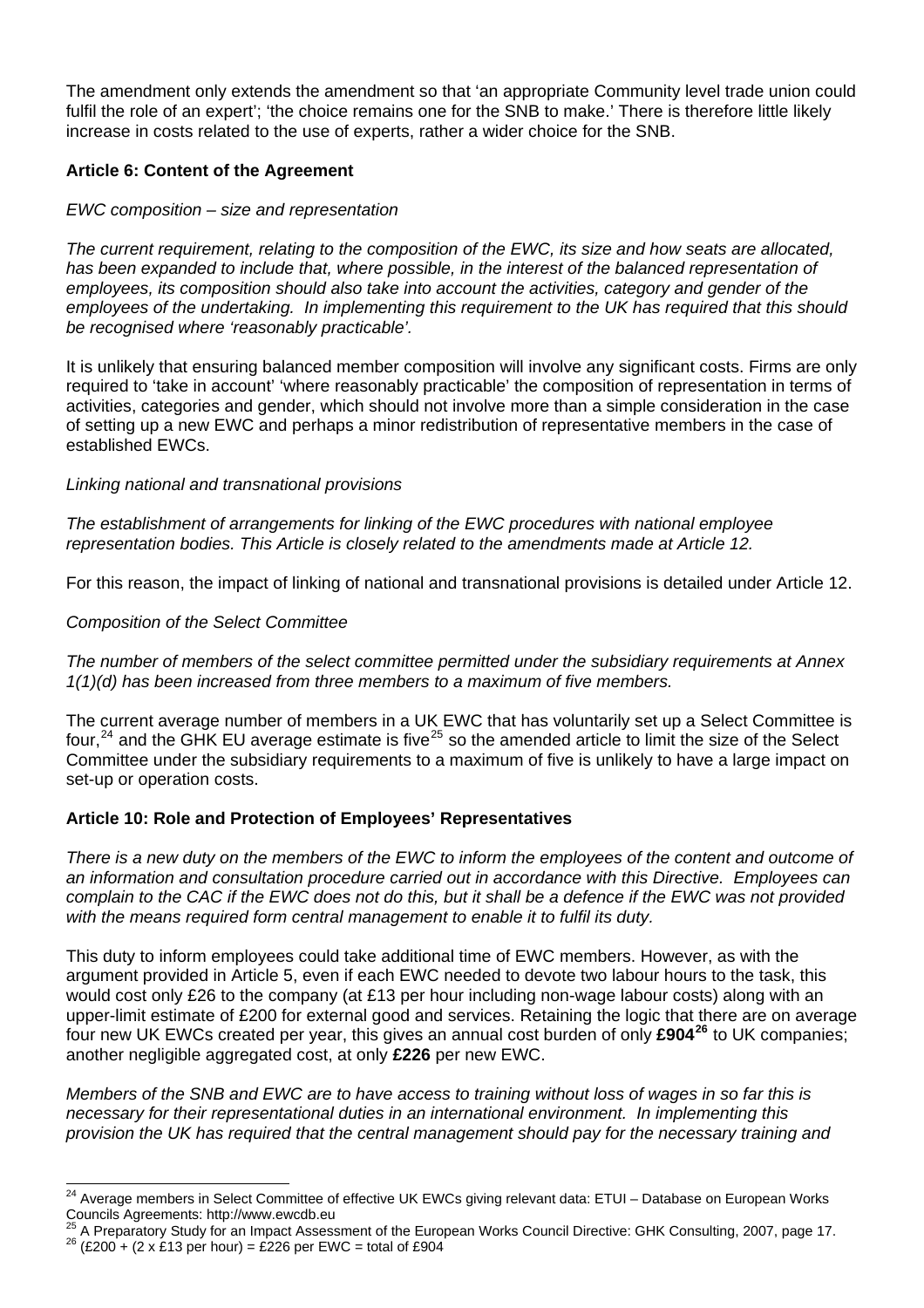*that the SNB and EWC members should be provided by their employer with paid time off to participate in the training.* 

The right of members of the SNB and EWC to training without loss of wages is likely to account for the largest increase in cost burden to UK EWCs, as both current and newly established EWCs will be affected.

Though evidence on current provision of training within EWCs is rather limited, the most recent study on EWCs (GHK, 2008) indicates that only around 36 per cent<sup>[27](#page-16-0)</sup> of companies with EWCs currently provide training to all members. However, beyond this, another 43 per cent<sup>[28](#page-16-1)</sup> of EWC companies provide training to at least one member of the EWC. Therefore, if an upper-limit estimation is taken by which 50 per cent of current UK EWCs do not provide any EWC members with training (and thus the remaining half provides full training: a simplification of the picture perceived by GHK), then 50 per cent x 113 = 56 UK EWCs would be obliged to provide training following the revision of the Directive. The GHK report (2007) on EWCs suggests that the European average that those who already provide training are spending is £38,371 (€43 800) per EWC.

If these 56 EWCs were to all immediately spend this average amount on training, then the total additional cost burden would be **£2.17m**, although this cost is divided amongst 56 transnational companies of more than 1,000 employees.

<span id="page-16-0"></span>l  $^{27}$  46 per cent (fraction which provided training) x 79 per cent (companies which provided at least some training within their EWCs)

<span id="page-16-1"></span><sup>54</sup> per cent (of companies providing training to less than all EWC members) x 79 per cent (of all EWC companies providing  $training) = 43$  per cent.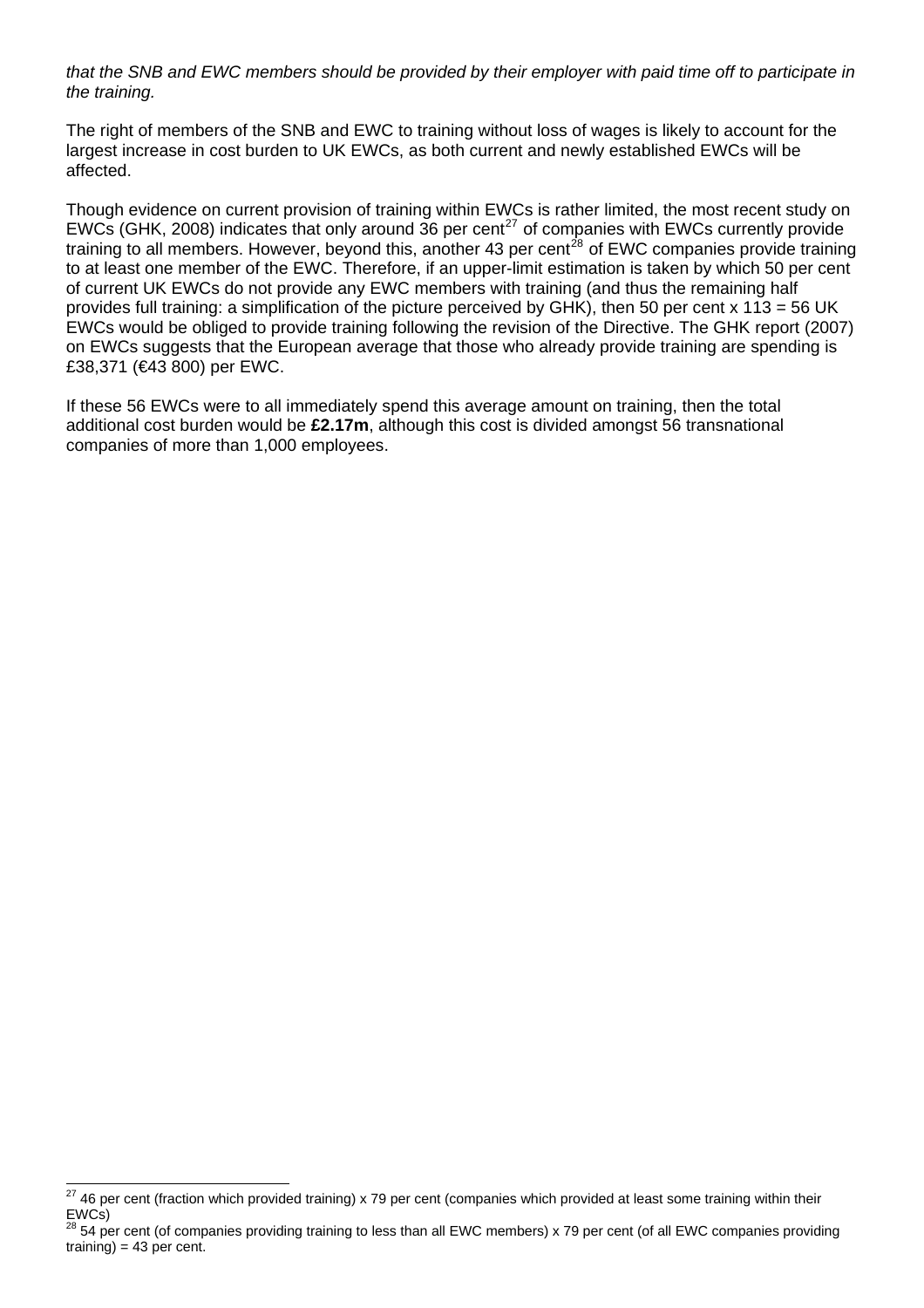It should also be noted that:

a) There is likely to be some additional deadweight within this estimation, as in reality some proportion of the 'remaining 50 per cent of EWCs' not currently reported to provide training are likely to do so to some extent, to all or some members of their EWC.

b) The average training figure per EWC may overestimate the true average amount an EWC will spend on training, because the figure used is taken uniquely from firms which are providing training on initiative and therefore are more likely to have a strong culture of training.

In order to account for this issue, an alternative scenario, potentially closer to the true likely consequence of the Directive changes, could be added to the analysis above. If only 25 per cent of EWCs were to start fully training their EWC members following Directive amendments – taking into account the deadweight issue and the likelihood that there would not be a 100 per cent take-up of training, then only 28 EWCs will be subject to the training costs of £38,371. This would imply a cost burden of only **£1.08m.**

This amendment is not said to be controversial in the eyes of the social partners, who recognise the benefit to the EWC of having a well-trained representative body, which would be extended to include EWCs not currently offering training to their employees.<sup>[29](#page-17-0)</sup>

#### **Article 12: Links between this Directive and Other Community and National Provisions**

*The SNB and management are required to establish the arrangements for linking the national and transnational arrangements on informing and consulting employees which exist within the company during the negotiating period. The implementing Regulations require that this link is related to timing of the start of information and consultation only and that it should not create new rights for national bodies to be informed and consulted.* 

#### **Article 13: The Adaptation Clause**

The recast Directive requires that unless provisions exist within existing agreements that allow for their modification, any *significant change to the structure* of an undertaking would result in the requirement for an EWC agreement to be renegotiated under the provisions of Article 5.

As the Directive does not define what constitutes a change in structure, we have assumed (on the basis of recital 40) here that this would relate to mergers and acquisitions (M&A). Using data from the ETUI EWC database, of the 28 UK-based EWC agreements that are no longer effective, 86 per cent - or 24 agreements - were because of mergers and acquisitions. Furthermore the results of these mergers and acquisitions indicate that a third of these re-located their headquarters outside of the UK. Therefore, overall, 16 of the 28 agreements that ended resulted in new UK-based EWCs. Since 1992 this averages at two UK-based EWCs a year that may undergo a merger or acquisition.

In the absence of detailed information concerning provisions for changes of structure within existing Article 6 or Article 13 provisions, we assume here that such provisions exist in half of all EWC agreements. From this we estimate therefore that the proposed changes to Article 13 would affect one UK-based EWC each year. Using the estimated set-up costs from table 1 above this would lead to an **increase in costs to business of around £0.1m a year**.

<span id="page-17-0"></span>l <sup>29</sup> Lessons learned on European Work Councils, 2005.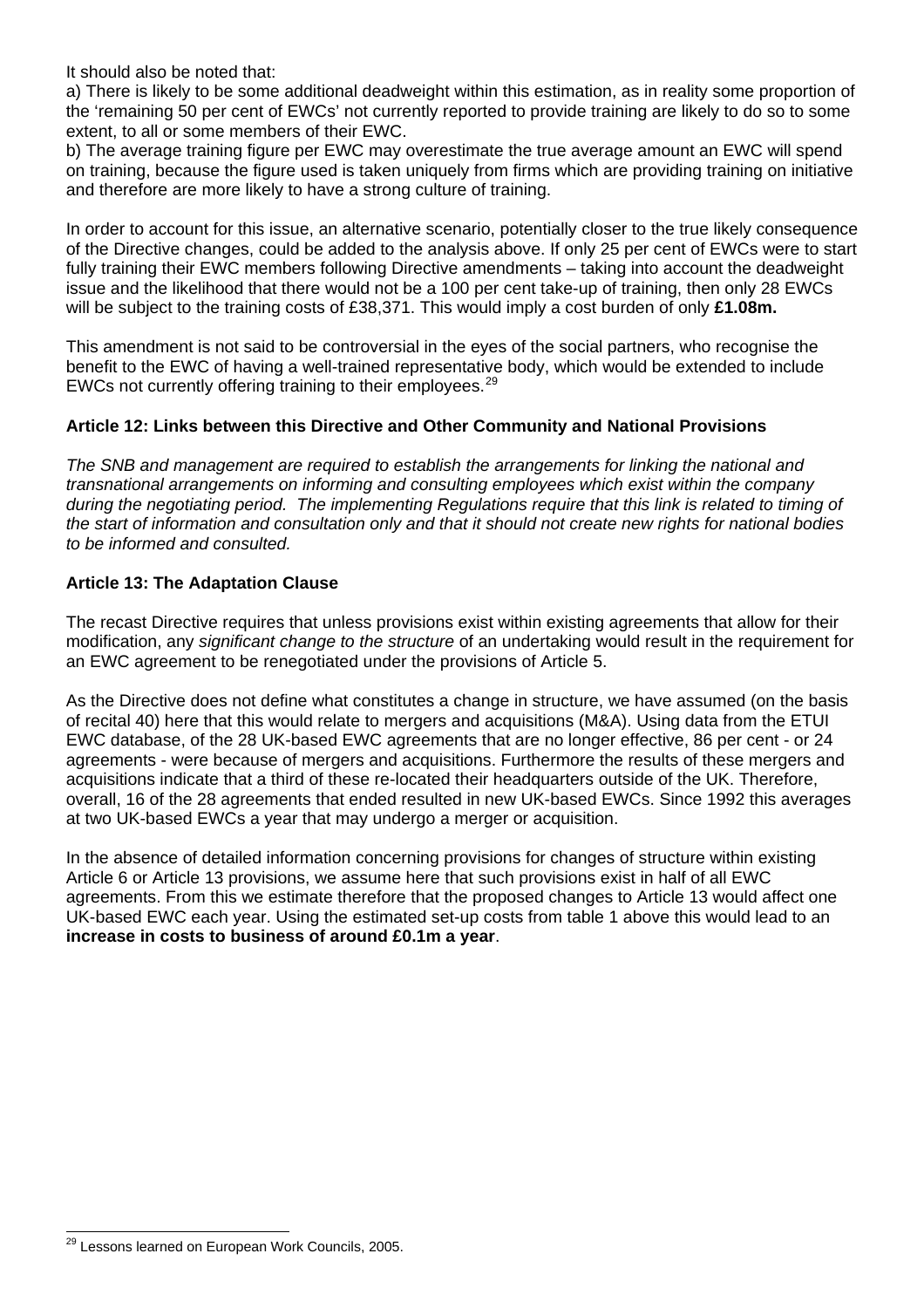#### **Table 4: Summary of estimated direct effect costs**

|                                                                            | Estimated cost p.a £m |
|----------------------------------------------------------------------------|-----------------------|
| Article 1: Legal Clarity on EWC objectives and information & consultation. | Not quantified        |
| Article 2: Definitions of Information & Consultation                       | Not quantified        |
| Article 4: Responsibility for the establishment of an EWC                  | negligible*           |
|                                                                            |                       |
|                                                                            |                       |
| Article 5: Special Negotiating Body                                        | 0.62                  |
|                                                                            |                       |
|                                                                            |                       |
| Article 6: Content of the Agreement                                        | negligible*           |
|                                                                            |                       |
|                                                                            |                       |
| Article 10: Role and protection of Employees' Representatives              | $1.08 - 2.17**$       |
|                                                                            |                       |
|                                                                            |                       |
| Article 12: Links between this Directive and Other Community and National  | Not Quantified        |
| Provisions<br>Article 13: The Adaptation Clause                            | 0.1                   |
|                                                                            |                       |
| Total                                                                      | $1.70 - 2.79$         |
| Source: BIS estimates, 2010. ** Depending on training scenario considered. |                       |

#### **2. Indirect effect of new directive on take-up of EWCs**

As noted above, the database of EWCs indicates that there are 113 effective UK headquartered EWCs and the most recent data available on the total number of companies covered by the Directive (ETUI-REHS, 2006) suggests there to be 265 with headquarters in the UK. This gives a UK take-up rate of 42.6 per cent, compared to the EEA average of 35.5 per cent, where 583 EWCs have been established from a potential 1,642.

One objective of the proposed amendments to the existing Directive is to increase the take-up rate. An addition to Article 4 of the Directive provides that the undertaking must obtain and provide information to enable the commencement of negotiations undertaken by the Special Negotiating Body, which seems to be the most direct attempt to encourage take-up. Proposed improvements to EWCs – through improved effectiveness of information and consultation, legal clarity and coherence – could also been seen as an indirect method for inciting eligible companies to establish a new EWC.

However, it seems unlikely that the 152 eligible UK companies are currently without an EWC agreement solely due to a lack of guidance on information provision; in other words it is questionable whether amendments of this nature are likely to greatly increase the current take-up of EWCs in the UK. As it is only 28 new UK-based EWCs have been created since 2001.

Further to this, evidence from the Commission Impact Assessment suggests that the establishment of an EWC depends upon factors such as the sector the company operates in (41 per cent average take-up rate in the metals sector compared to only 24 per cent in the services sector) and the presence of employees in certain EEA member states (for instance, over half of eligible companies operating in Sweden have established an EWC).

Perhaps most essentially, it will remain the case that the establishment of an EWC agreement is voluntary and company management are only obliged to do so at the request of at least 100 employees, hence the proposed changes to the Directive are unlikely to have any marked impact on the take-up rate.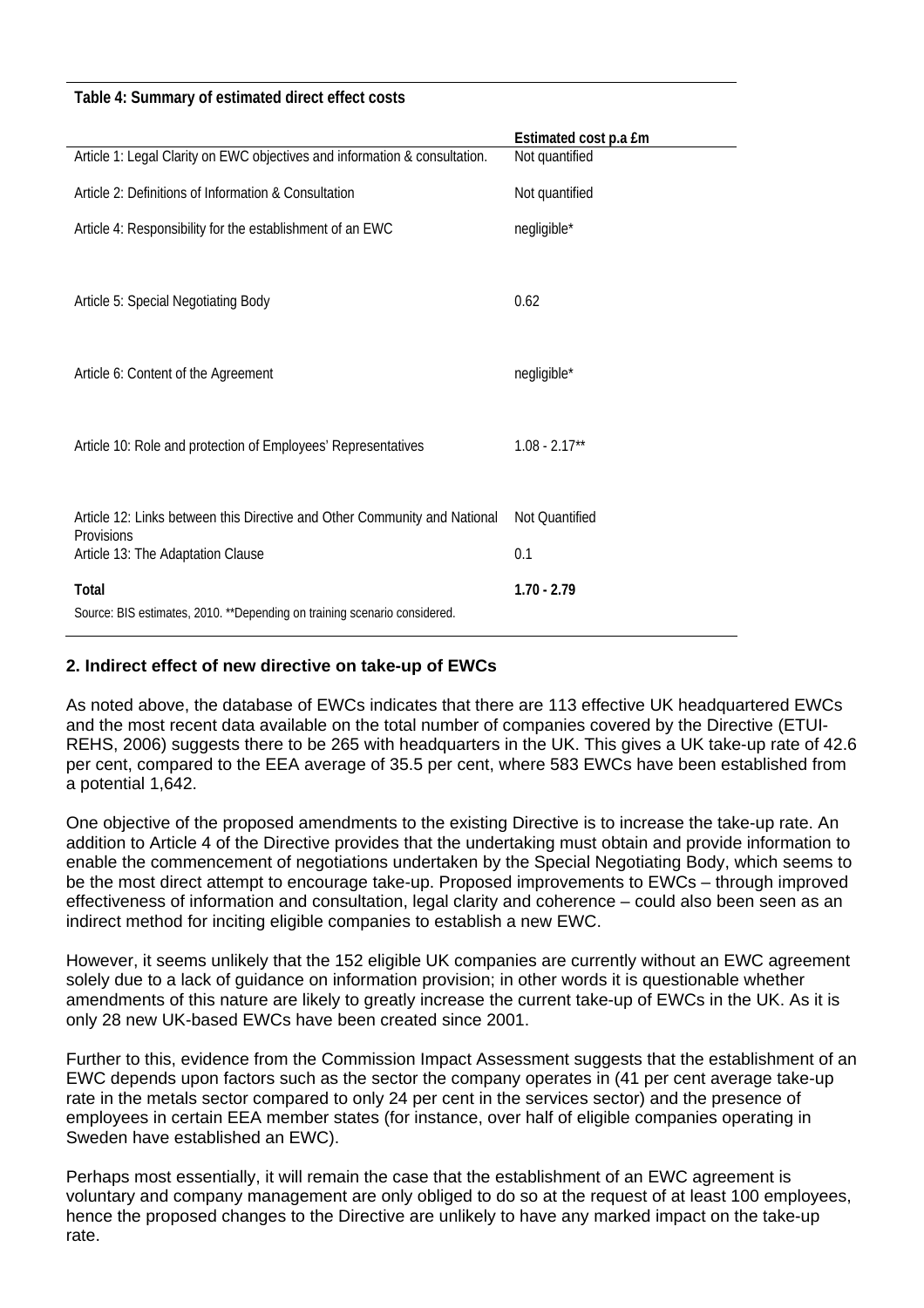In light of this, it is worth considering the additional cost burden which would be borne if the UK take-up rate were to increase. For illustrative purposes we have assumed an increase in the take-up rate to 50 per cent from the current level of 42.6 per cent, which would result in 132 UK-based EWCs, or 19 new UK EWCs. It seems reasonable to assume that the creation of these new EWCs would be spread over a number of years following the amendment to the Directive. We assume here a 3-year period for creation of the 19 new EWCs with seven established in the year following the Directive amendment and six more established in each of the following two years. On this basis the estimated additional costs to the set-up and running of UK EWCs would be as follows:

**Table 5**: Indirect costs, per year, envisaged as a result of additional take-up of EWCs (current prices followed by Present Values)

| Table 5: Indirect costs, per year (with Present Value prices) |            |            |            |             |                              |                                             |  |
|---------------------------------------------------------------|------------|------------|------------|-------------|------------------------------|---------------------------------------------|--|
| Discount Rate                                                 | 3.50%      |            |            |             |                              |                                             |  |
| Number of new EWCs                                            |            | 6          | 6          | $\mathbf 0$ |                              |                                             |  |
| Year following change                                         |            | 2          | 3          | 4 etc.      | <b>TOTAL over</b><br>10 year | Average<br>per<br>year $-$ over 10<br>vears |  |
| Set-up costs                                                  | £912,158   | £912.158   | £781,850   | £0          | £2,606,165                   | £260,617                                    |  |
| Running costs                                                 | £1,224,357 | £2,448,715 | £3,498,164 | £3,498,164  | £31,658,383                  | £3,165,838                                  |  |
| Set-up costs (PV)                                             | £2,136,515 | £3,360,873 | £4,280,013 | £3,498,164  | £34,264,548                  | £3,426,455                                  |  |
| Running costs (PV)                                            | £912,158   | £881,312   | £729,865   | £0          | £2,523,335                   | £252,333                                    |  |
| Source: Impact Assessment (1999) and BIS estimates.           |            |            |            |             |                              |                                             |  |

**Table 6:** Summary of quantifiable costs

| Table 6: Summary of additional quantifiable costs                                                                                                                                                                           |                 |                   |             |  |  |
|-----------------------------------------------------------------------------------------------------------------------------------------------------------------------------------------------------------------------------|-----------------|-------------------|-------------|--|--|
| 2010 Prices                                                                                                                                                                                                                 | Direct Costs Em | Indirect Costs Em | Total £m    |  |  |
| One-off                                                                                                                                                                                                                     |                 | 2.6               | 2.6         |  |  |
| costs £m*                                                                                                                                                                                                                   |                 |                   |             |  |  |
| Running costs £m #                                                                                                                                                                                                          | $1.7 - 2.8$     | 3.2               | $4.9 - 6.0$ |  |  |
| Source: Impact Assessment (1999) and BIS estimates. *One-off costs are spread over 3 years. # average running costs over 10<br>years. Figures have been rounded and totals may not sum to individual parts due to rounding. |                 |                   |             |  |  |

# **F: Risks**

The estimates of costs and benefits presented in this Impact Assessment are based upon actual data sources where they exist. Beyond this a number of assumptions have been made where there are gaps in the data. Furthermore there is inevitably a degree of uncertainty surrounding the indirect and direct effects of the changes introduced by the recast Directive.

# **G: Enforcement**

The Central Arbitration Committee (CAC), the Employment Appeals Tribunal and the Emplopyment Tribunal (ET) are currently responsible for the enforcement of the Transnational Information and Consultation of Employees Regulations 1999. The enforcement regime will be changed slightly so that the CAC will hear complaints and the EAT will issue penalties, whilst the ET will deal with issues relating to detriment, unfair dismissal and time-off. It is therefore likely that the enforcement of most of the amendments to the EWC Directive will fall to the CAC. The number of cases brought before the CAC under the Transnational Information and Consultation of Employees Regulations to date has been minimal, suggesting that compliance is high. Therefore there is no reason to believe that these proposed changes are likely to have a significant impact.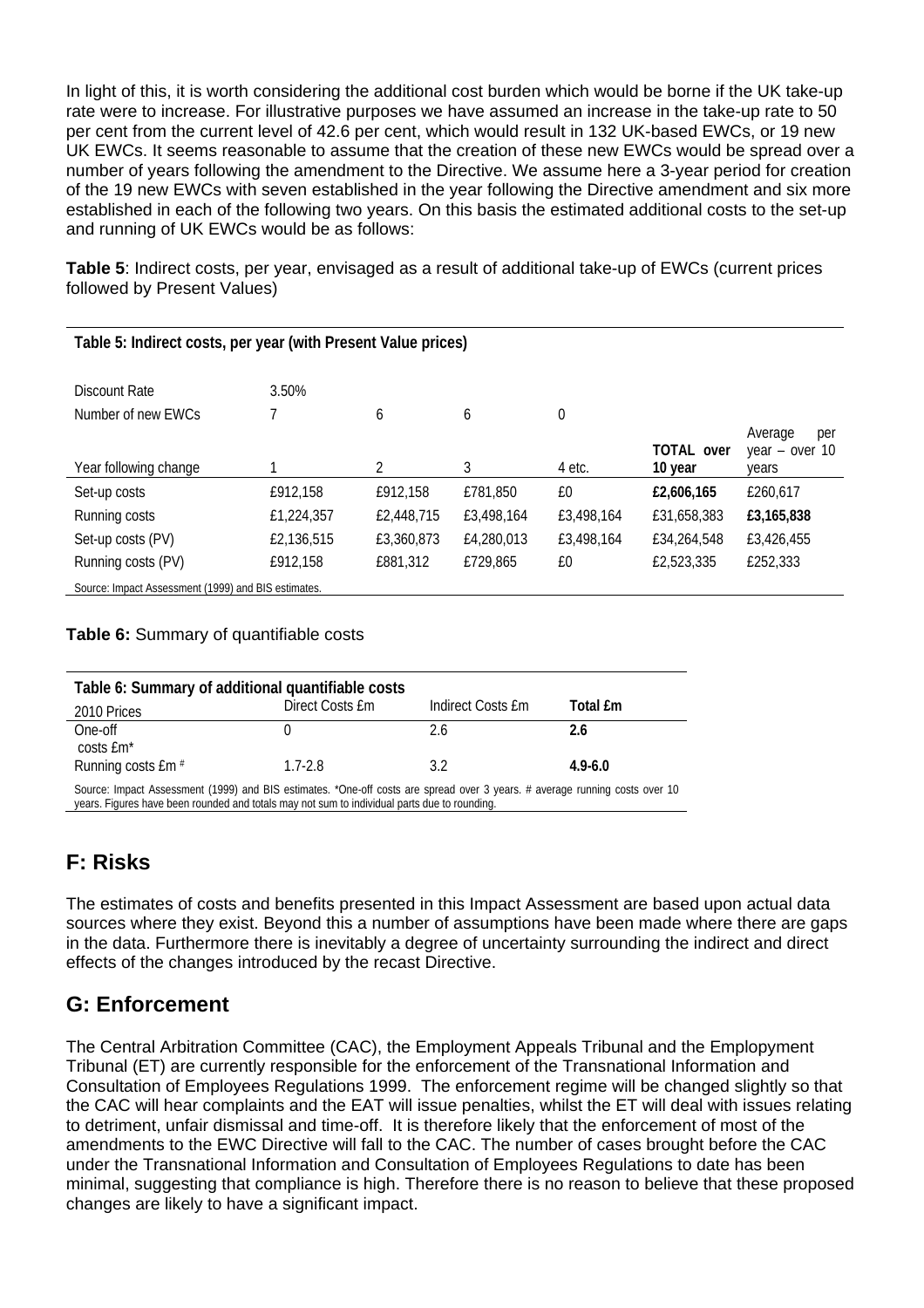In response to consultation responses the Government has increased the maximum penalty payable for a failure under the Regulations to £100,000 from £75,000. This was done partly to restore the real value of the penalty to the level first agreed in 1998, since when RPI inflation has totalled 36%.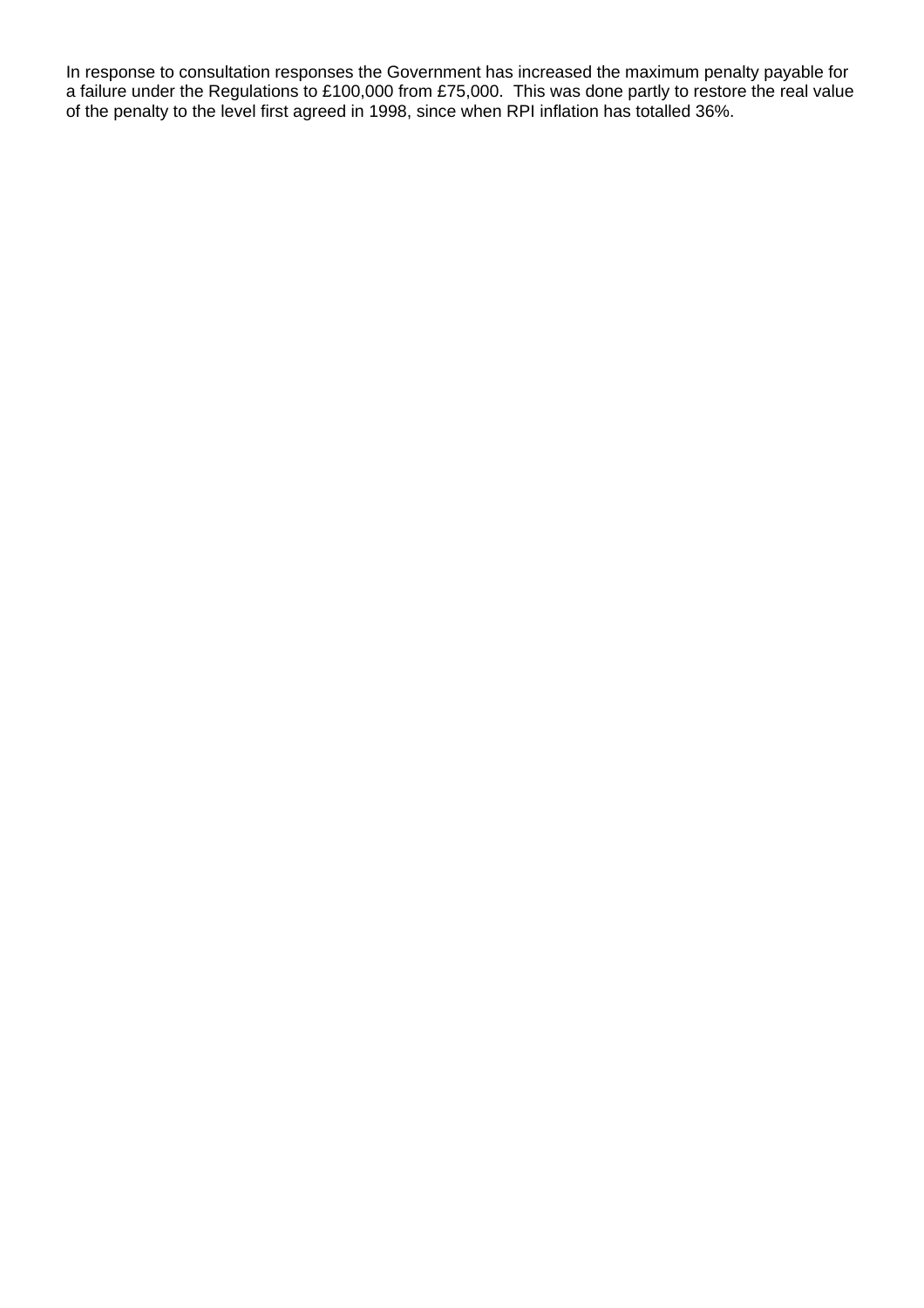# **H: Recommendation and summary table of costs and benefits**

**Table 7** below presents a summary of the estimated quantifiable costs and benefits. These costs and benefits reflect the policy option of implementing amendments set out by revised Community Directive 94/45/EC on European Work Councils.

| Table 7. Summary of quantifiable costs and benefits                       |                              |               |                                                                            |  |  |
|---------------------------------------------------------------------------|------------------------------|---------------|----------------------------------------------------------------------------|--|--|
| Scope of law, <b>£m</b>                                                   | Costs<br>Annual<br>(ongoing) | One off costs | Annual Benefits<br>(fm p.a.)                                               |  |  |
| Direct Effect of Changes Proposed by Directive<br>(i.e. on existing EWCs) | $1.7 - 2.8$                  | 0             | Not quantified – please refer to EWC<br>Benefits description in Section E. |  |  |
| Indirect effect of increased take-up of EWCs                              | 3.2                          | 2.6           | Not quantified – please refer to EWC<br>Benefits description in Section E. |  |  |
| Source: BIS estimates. Figures have been rounded                          |                              |               |                                                                            |  |  |

# **I: Implementation**

The changes to the EWC Directive will be implemented by way of the Transnational Information and Consultation of Employees (Amendment) Regulations 2010 which amend the Transnational Information and Consultation of Employees Regulations 1999. Following a consultation on draft regulations the Regulations have been laid in Parliament and will come into force on 5 June 2011.

# **J: Monitoring and evaluation**

A review of the EWC Directive will be undertaken by the European Commission five years after the Directive comes into force.

The Government will continue to monitor the take up and use of EWCs through the Workplace Employment Relations Survey (WERS) (expected to be completed in 2011) which provides an integrated picture of employment relations, including information and consultation arrangements.

The Government monitors the cases brought before the CAC under the Transnational Information and Consultation for Employees Regulations 1999, which are published annually in the CAC's Annual Report. It will continue to do so following the implementation of the revised EWC Directive.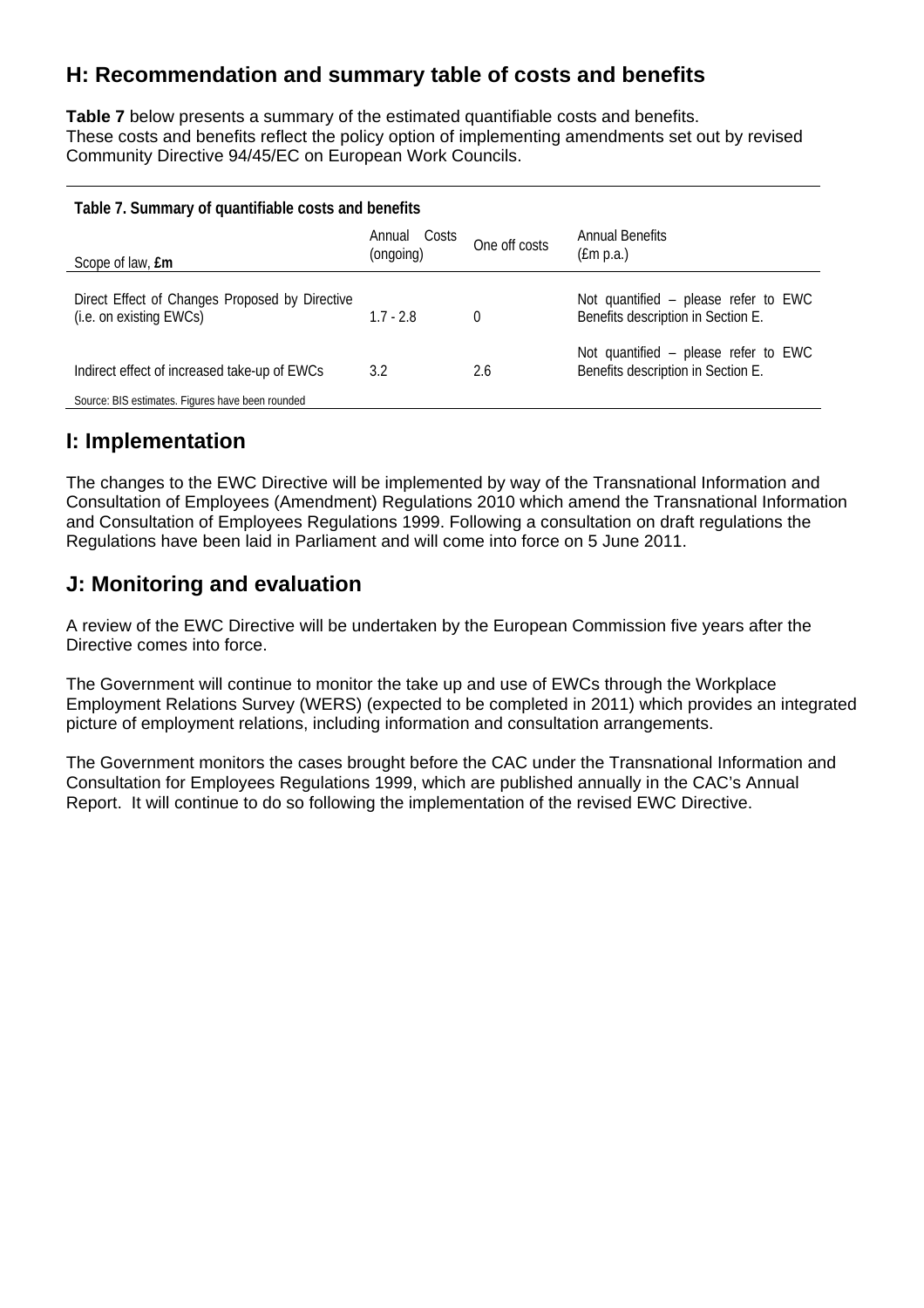# **Specific Impact Tests: Checklist**

Use the table below to demonstrate how broadly you have considered the potential impacts of your policy options.

#### **Ensure that the results of any tests that impact on the cost-benefit analysis are contained within the main evidence base; other results may be annexed.**

| <b>Type of testing undertaken</b> | in<br><b>Results</b><br><b>Evidence Base?</b> | <b>Results</b><br>annexed? |
|-----------------------------------|-----------------------------------------------|----------------------------|
| <b>Competition Assessment</b>     | No.                                           | Yes                        |
| <b>Small Firms Impact Test</b>    | No.                                           | Yes                        |
| <b>Legal Aid</b>                  | No.                                           | No                         |
| <b>Sustainable Development</b>    | No.                                           | No                         |
| <b>Carbon Assessment</b>          | No.                                           | No.                        |
| <b>Other Environment</b>          | No.                                           | No.                        |
| <b>Health Impact Assessment</b>   | <b>No</b>                                     | <b>No</b>                  |
| <b>Race Equality</b>              | No.                                           | Yes                        |
| <b>Disability Equality</b>        | No.                                           | Yes                        |
| <b>Gender Equality</b>            | <b>No</b>                                     | Yes                        |
| Human Rights                      | No.                                           | No                         |
| <b>Rural Proofing</b>             | No.                                           | No                         |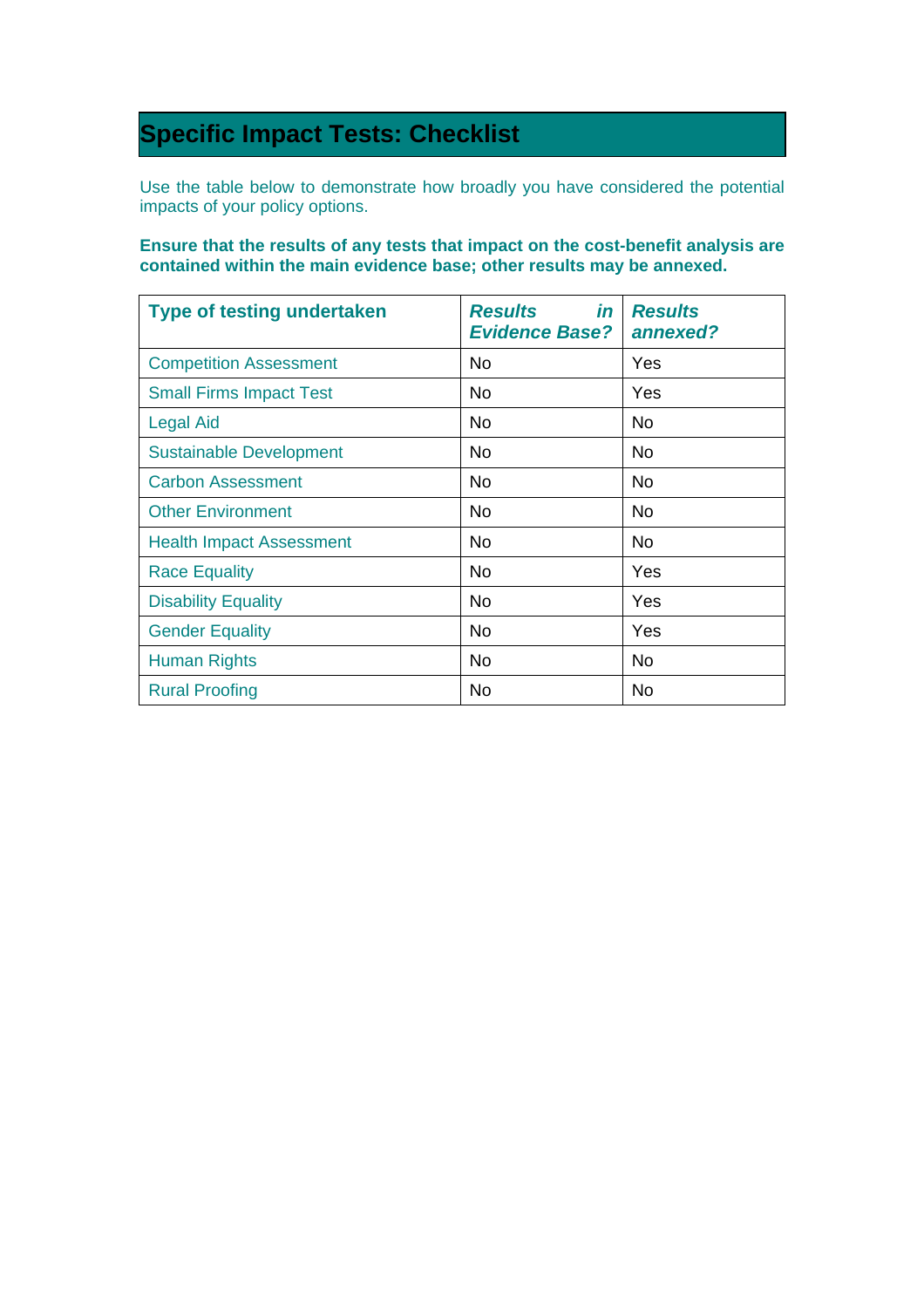### **Annex A: SPECIFIC IMPACT TESTS**

#### **1. Competition Assessment**

#### *Business sectors affected*

Table A1 below presents the distribution of currently effective EWC's with UK headquarters. All of these EWCs are in the private sector.

The initial analysis of the competition filter is that a detailed competition assessment is not considered necessary (see table A2 below). The proposed legislation will apply to all undertakings with at least 1,000 employees within EU member states and, given the relatively small magnitude of the costs, is unlikely to affect the competitiveness of any particular sector.

| Table A1: Distribution of currently effective UK-based EWCs by sector |                  |
|-----------------------------------------------------------------------|------------------|
| % distribution                                                        | <b>Effective</b> |
| <b>Building and Woodwork</b>                                          | 3%               |
| Chemicals                                                             | 20%              |
| Food, hotel, catering and agriculture                                 | 15%              |
| Graphical                                                             | 5%               |
| Metal                                                                 | 24%              |
| Other services                                                        | 10%              |
| Public services                                                       | 0%               |
| Services Commerce                                                     | 5%               |
| Services Finance                                                      | 7%               |
| Services IBITS                                                        | 2%               |
| Textile                                                               | 2%               |
| Transport                                                             | 7%               |
| Source: EWC Database, ETUI**                                          |                  |

\*\*Online database accessible through http://www.ewcdb.eu/. Data accessed and retrieved on 20 August 2008

#### – **Table A2. Competition assessment.**

| Question: In any affected market, would the proposal | Answer |
|------------------------------------------------------|--------|
| directly limit the number or range of suppliers?     | No.    |
| indirectly limit the number or range of suppliers?   | No.    |
| limit the ability of suppliers to compete?           | No     |
| reduce suppliers' incentives to compete vigorously?  | No.    |
| Source: BIS                                          |        |

#### **2. Small Firms Impact Test**

Undertakings with fewer than 1,000 employees across the EEA and fewer than 150 employees in any member state are not affected by the provisions of this directive.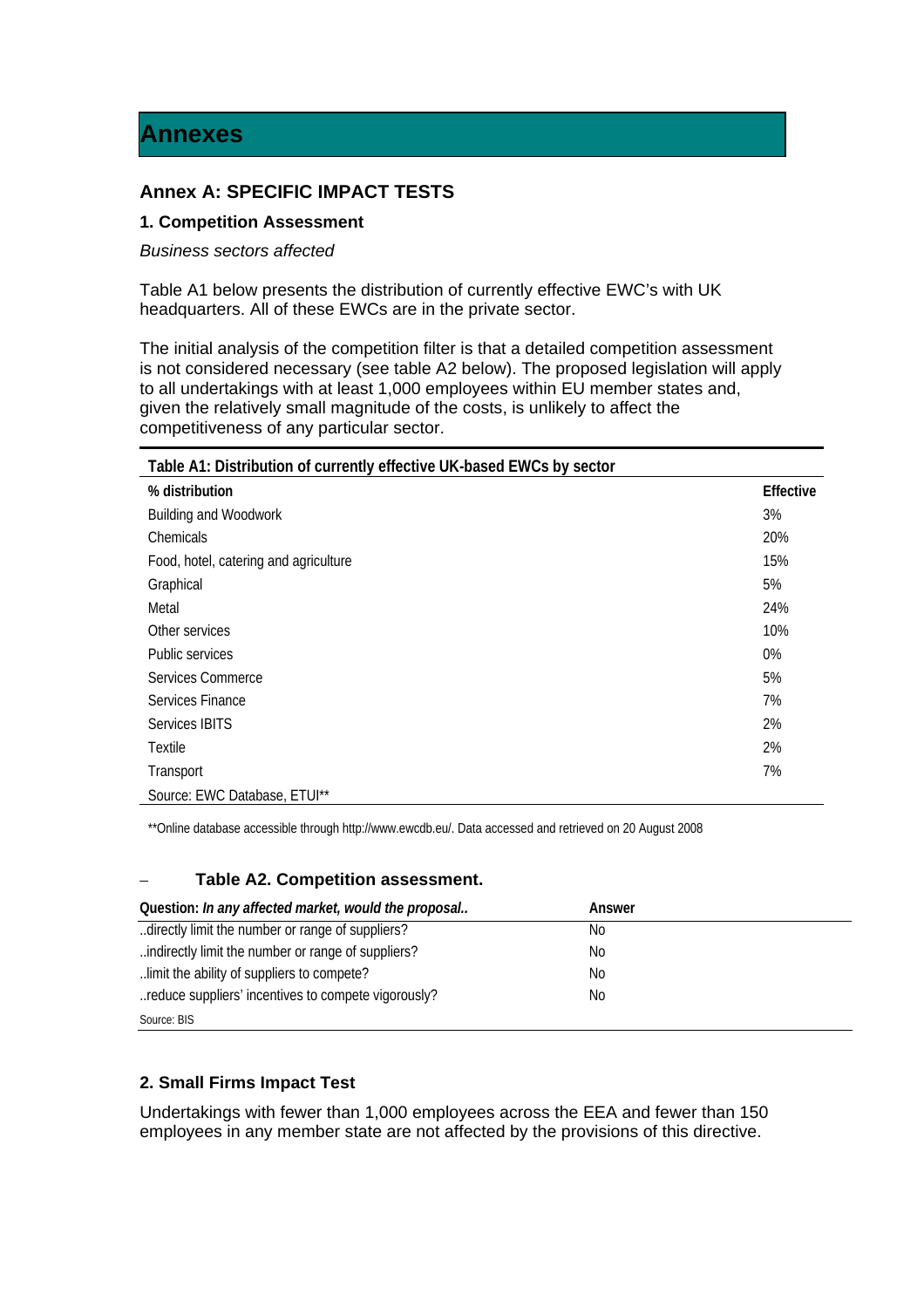#### **3. Equality Impact Assessment**

In line with better regulation best practice and the Equalities Duties we have considered the impact of changing the law by gender, race and disability.

The Commission Impact Assessment has not identified any negative impacts on equality which would result as a consequence of a revision to this Directive.

In addition, the proposed amendment to Article 6, detailed in Section E, stipulates 'balanced representation of employees within the EWC', taking the 'activities, category and gender' of employees of the undertaking into account.